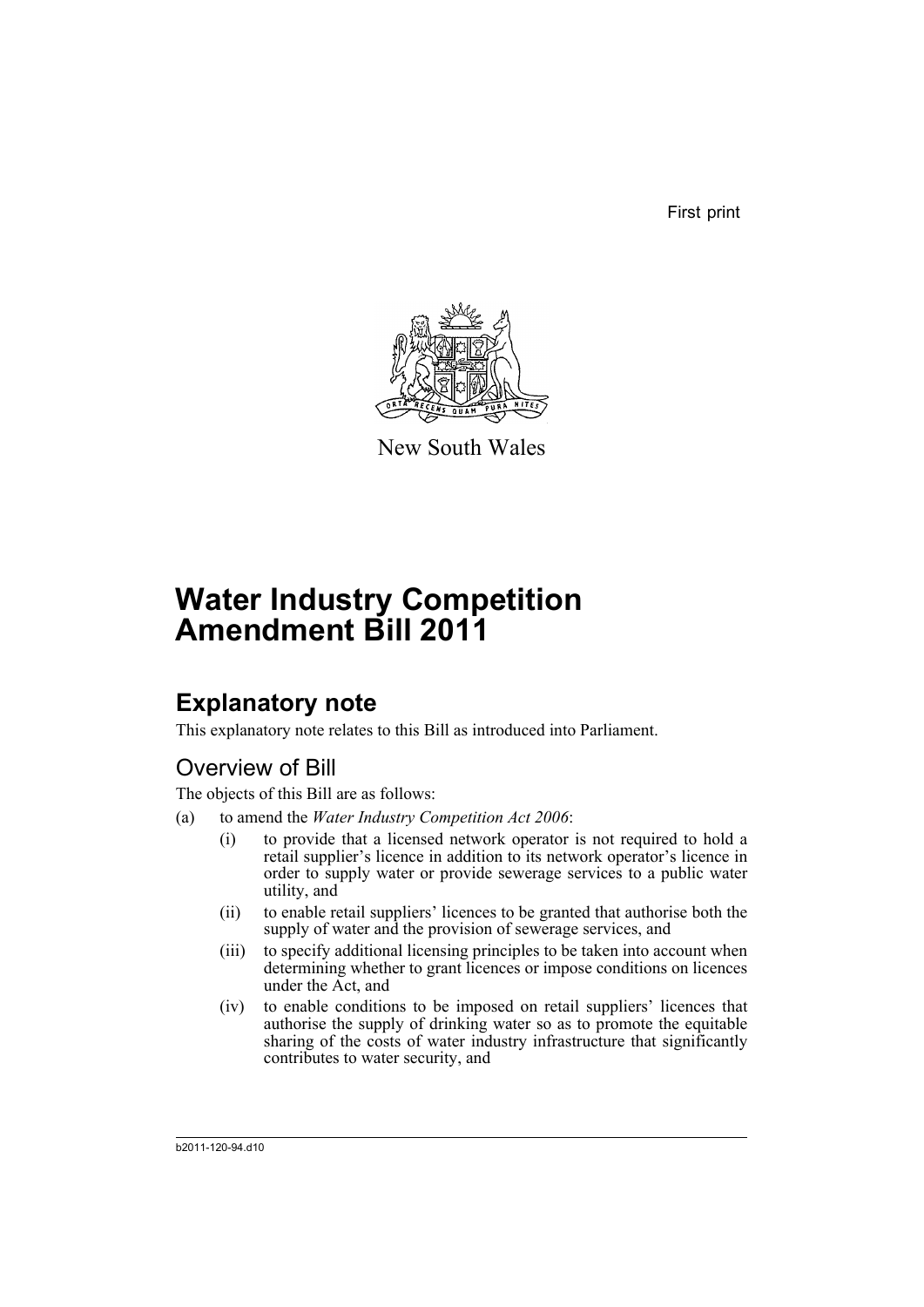Explanatory note

- (v) to clarify the circumstances in which a licence may not be granted under the Act to a corporation because it is connected to a disqualified corporation, and
- (vi) to confer certain powers of entry to land on certain licensed network operators and to provide for disputes and complaints about the exercise of such powers to be subject to the ombudsman scheme approved under the Act, and
- (vii) to provide that generally water industry infrastructure is owned by the person that constructs or installs it or any person that subsequently acquires it, and
- (viii) to make provision for savings and transitional matters consequent on the enactment of the proposed Act and a matter in the nature of statute law revision,
- (b) to amend the *Water Industry Competition (General) Regulation 2008*:
	- (i) to require the Independent Pricing and Regulatory Tribunal (*IPART*) to notify public water utilities about the making of certain kinds of applications for a licence under the *Water Industry Competition Act 2006* involving their water industry infrastructure, and
	- (ii) to extend transitional arrangements in relation to certain infrastructure that is currently exempt from licensing requirements under the *Water Industry Competition Act 2006*, and
	- (iii) to enable transfer codes of conduct to be made that relate to public water utilities as well as to licensed retail suppliers, and
	- (iv) to rationalise and simplify certain prescribed conditions for licences granted under the *Water Industry Competition Act 2006*, and
	- (v) to make other amendments that are consequential on the amendments made to the *Water Industry Competition Act 2006* by the proposed Act,
- (c) to amend the *Local Government (General) Regulation 2005* to exempt certain licensees under the *Water Industry Competition Act 2006* from the requirement to obtain additional local council approval for certain activities that are already authorised by their licences.

# Outline of provisions

**Clause 1** sets out the name (also called the short title) of the proposed Act.

**Clause 2** provides for the commencement of the proposed Act.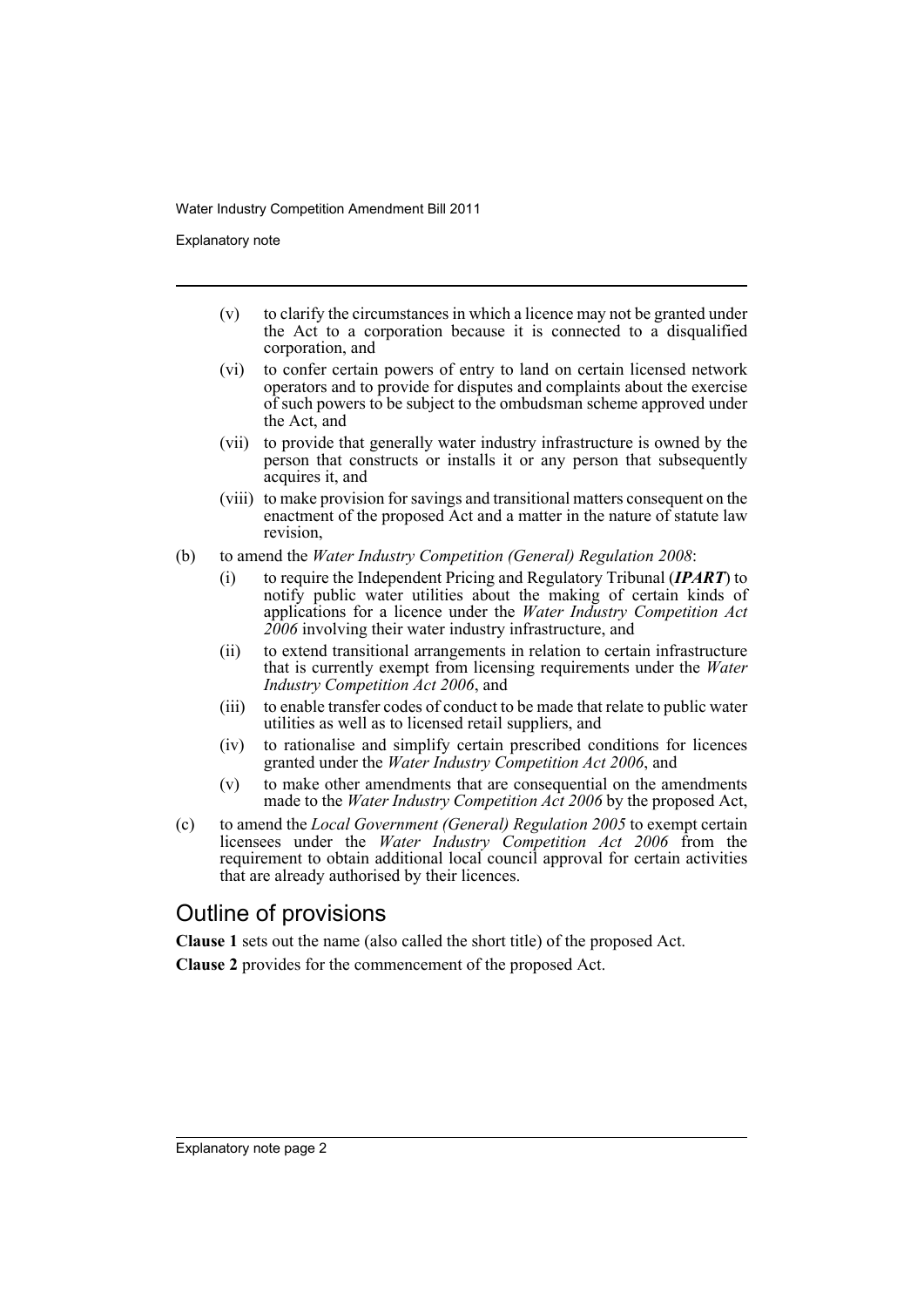Explanatory note

# **Schedule 1 Amendment of Water Industry Competition Act 2006 No 104**

**Schedule 1 [1]** provides that a licensed network operator is not required to hold a retailer supplier's licence in addition to its network operator's licence in order to supply water or provide sewerage services to a public water utility.

**Schedule 1 [2]** enables a single retail supplier's licence to be granted that authorises both the supply of water and the provision of sewerage services by the same licensee.

**Schedule 1 [3]** confirms that a reference to consumers in the licensing principles of the Act is a reference to consumers generally and not limited to the consumers of services to be provided by a proposed licensee.

**Schedule 1 [4] and [5]** provide for the following additional licensing principles to be taken into account when determining whether to grant a licence or impose conditions on a licence under the Act:

- (a) the promotion of policies set out in any prescribed water policy document (being a plan or other policy document concerning the use of water resources issued by or on behalf of the Government that is prescribed by the regulations),
- (b) the potential for adverse financial implications for small retail customers generally arising from the activities proposed to be covered by the licence,
- (c) the promotion of the equitable sharing among participants in the drinking water market of the costs of water industry infrastructure that significantly contributes to water security.

**Schedule 1 [6]** provides that a licence may not be granted under the Act to a corporation that is a related entity (within the meaning of the *Corporations Act 2001* of the Commonwealth) of a disqualified corporation only if the disqualified corporation would have a direct or indirect interest in, or influence on, the carrying out of the activities that the licence would authorise if granted. Currently, a corporation is prevented from being granted a licence simply because it is a related entity of a disqualified corporation. **Schedule 1 [28]** makes a consequential amendment.

**Schedule 1 [7]** enables the Minister to impose certain conditions on a retail supplier's licence that authorises the licensee to supply drinking water. In the case of such a licence, the Minister may impose conditions that the Minister is satisfied promote the equitable sharing among public water utilities and licensed retail suppliers of drinking water of the costs of water industry infrastructure that significantly contributes to water security, including (but not limited to) the following:

(a) a condition requiring the licensee to obtain a specified proportion of the water that it supplies under the authority of its licence by means of specified water industry infrastructure,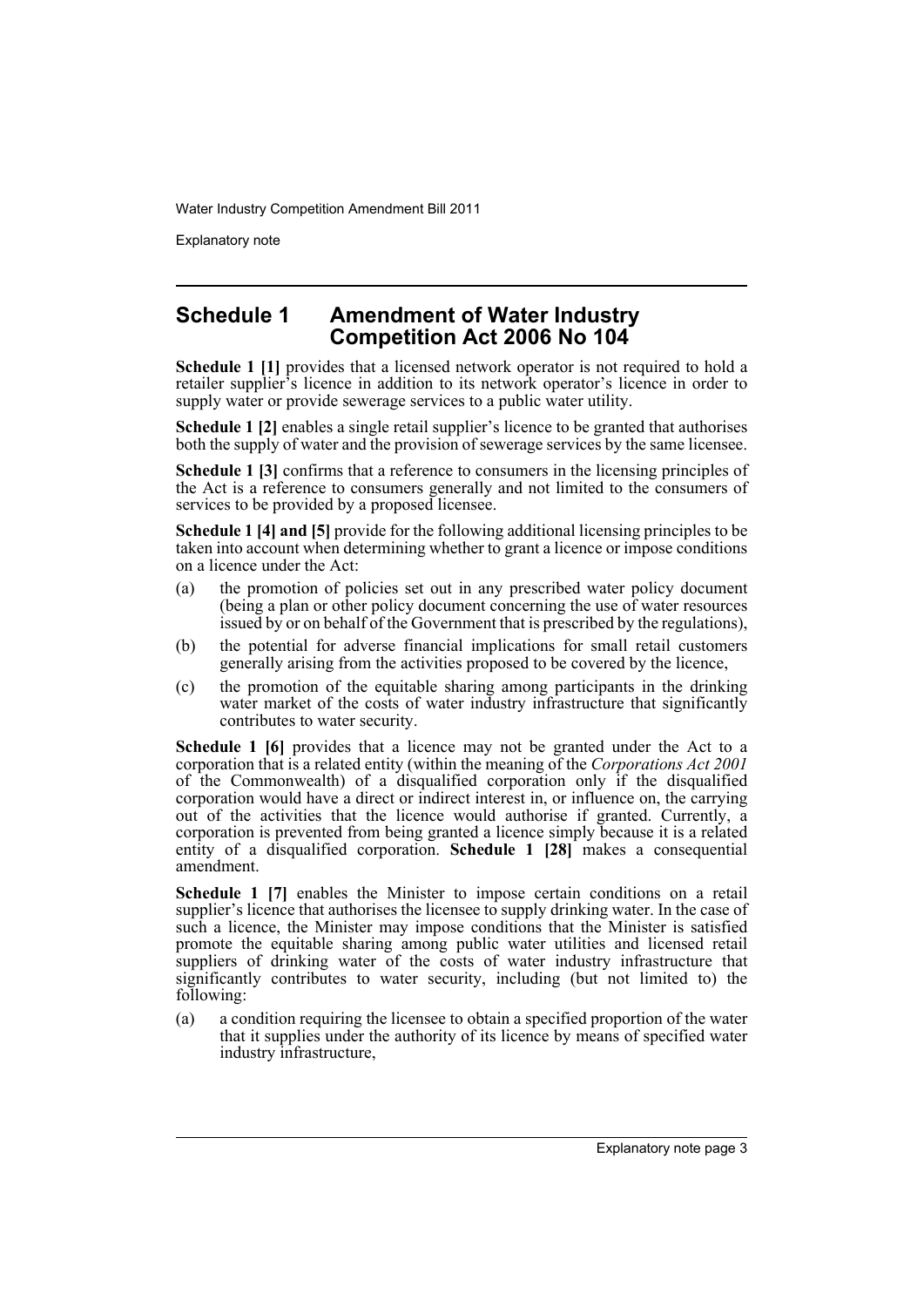Explanatory note

(b) a condition requiring the licensee to contribute to the costs of specified water industry infrastructure (whether or not it is used to provide the licensee with the water that it is authorised to supply under the licence) calculated in a specified manner and payable to a specified person or persons.

**Schedule 1 [8]** confers regulation-making powers on the Governor concerning the calculation of contributions for the purpose of imposing any such conditions.

**Schedule 1 [9]** makes it clear that nothing in Part 3 (Access to infrastructure services) limits the power of the Minister to impose conditions on a licence granted under the Act.

**Schedule 1 [19]** provides for the ombudsman scheme approved under the Act to extend to licensed retail suppliers who provide sewerage services (whether or not in combination with the supply of water) under their licences.

**Schedule 1 [21]** provides that generally water industry infrastructure is owned by the person that constructs or installs it or any person that subsequently acquires title to it, whether or not the land in, on, under or over which it is situated is owned by that person. It also provides that water industry infrastructure that a network operator's licence authorises the licensee to construct, maintain or operate is not to be taken in execution of any judgment against a person (other than the owner of the infrastructure or the licensee) under any process of a court.

**Schedule 1 [23]** confers standard powers of entry to land on authorised licensed network operators in connection with the inspection, maintenance and repair of water industry infrastructure that the licensees are authorised to construct, maintain or operate under their licences. **Schedule 1 [27]** defines an *authorised licensed network operator* to mean a licensed network operator that is a prescribed authority within the meaning of section 88A of the *Conveyancing Act 1919* and **Schedule 1 [29]** inserts a definition of *land* for the purposes of the exercise of entry powers under the Act. **Schedule 1 [10]–[18] and [20]** ensure that the ombudsman scheme approved under the Act will extend to disputes and complaints about the exercise of these powers by authorised licensed network operators. **Schedule 1 [22]** makes a consequential amendment.

**Schedule 1 [24]** enables the Governor to make regulations of a savings or transitional nature consequent on the enactment of the proposed Act.

**Schedule 1 [25]** makes an amendment in the nature of statute law revision.

**Schedule 1 [26]** makes provision in relation to certain savings and transitional matters consequent on the enactment of the proposed Act.

# **Schedule 2 Amendment of other legislation**

## **2.1 Local Government (General) Regulation 2005**

**Schedule 2.1** amends the *Local Government (General) Regulation 2005* to exempt licensees under the *Water Industry Competition Act 2006* from being required to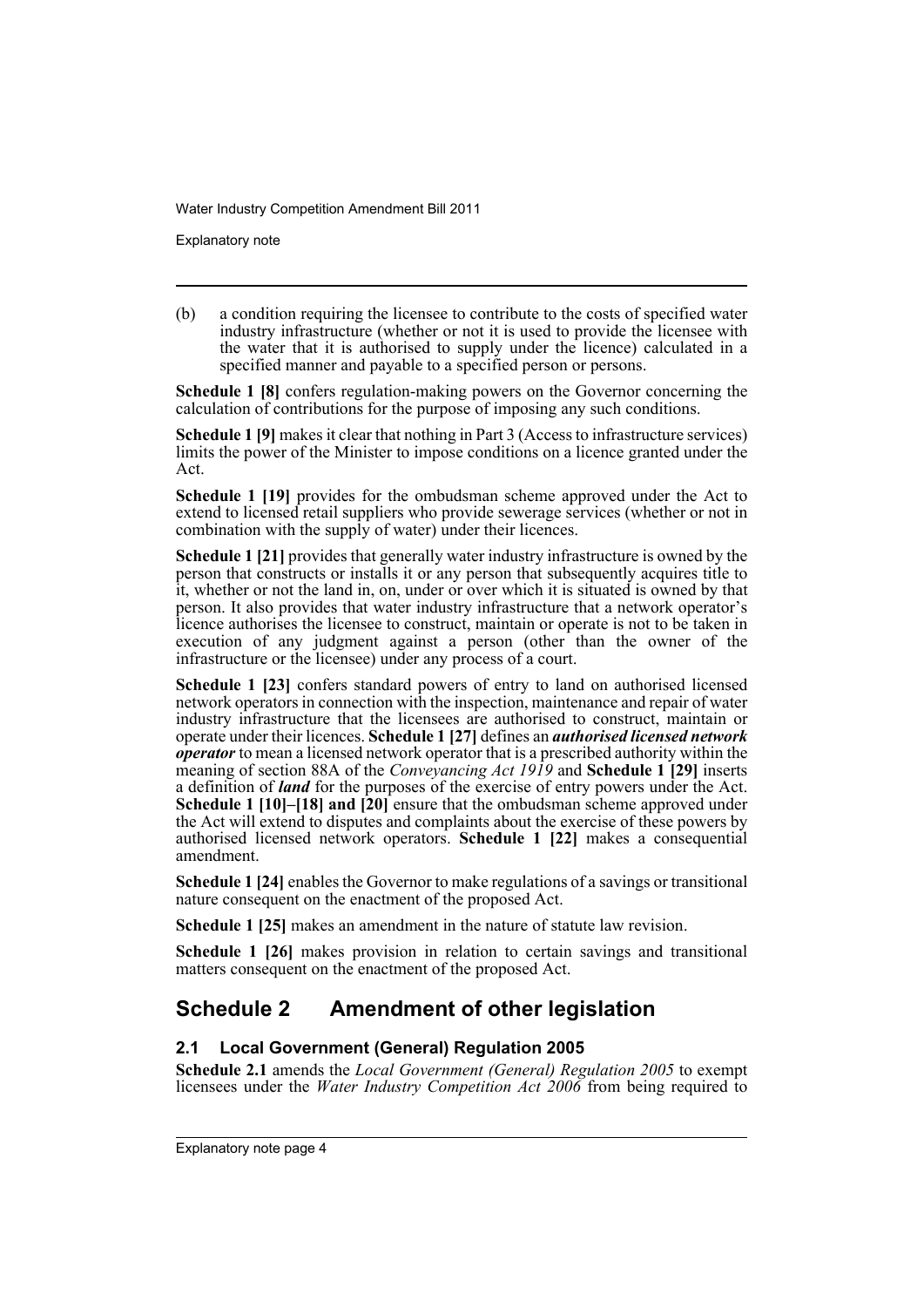Explanatory note

obtain additional local council approval under section 68 of the *Local Government Act 1993* for certain activities if those activities are already authorised to be carried out under the licensee's licence.

## **2.2 Water Industry Competition (General) Regulation 2008**

**Schedule 2.2 [4]** requires IPART to notify a public water utility about the making of an application for a licence under the *Water Industry Competition Act 2006* if the applicant proposes to connect to or use the water industry infrastructure of the utility. **Schedule 2.2 [3]** makes a consequential amendment.

**Schedule 2.2 [5]–[7]**:

- (a) provide for a current exemption from the licensing requirements of the *Water Industry Competition Act 2006* in connection with certain infrastructure set out in clause 19A of the Regulation to continue for an additional year (that is, until the end of 17 June 2013), and
- (b) provide that the continued exemption applies in relation to infrastructure regardless of when it was constructed or installed, and
- (c) modify the time frame for compliance with a prescribed condition of a retail supplier's licence in its application to such infrastructure.

**Schedule 2.2 [8]** enables transfer codes of conduct to be made that relate to public water utilities as well as to licensed retail suppliers. A transfer code of conduct will be a code established by the Minister, by order published in the Gazette, for the transfer of water supplies or sewerage services to, from or between licensed retail suppliers or public water utilities (or both).

**Schedule 2.2 [9]** prescribes the *Metropolitan Water Plan* published by the New South Wales Government, as in force from time to time, for the purposes of one of the licensing principles to be inserted in the *Water Industry Competition Act 2006* by Schedule 1  $\overline{4}$  and  $\overline{5}$ .

**Schedule 2.2 [10]** removes a requirement under a current prescribed licence condition of a network operator's licence to publish the licensee's infrastructure operating plan and water quality plan on its website.

**Schedule 2.2 [11]** consolidates certain requirements under current prescribed licence conditions of retail suppliers' licences relating to the preparation and auditing of retail supply management plans and the publication of certain information by licensees on their websites. The consolidated requirements will enable a licensee to prepare a single retail supply management plan if the licensee both supplies water and provides sewerage services under its licence. **Schedule 2.2 [1], [2]. [12] and [13]** make consequential amendments.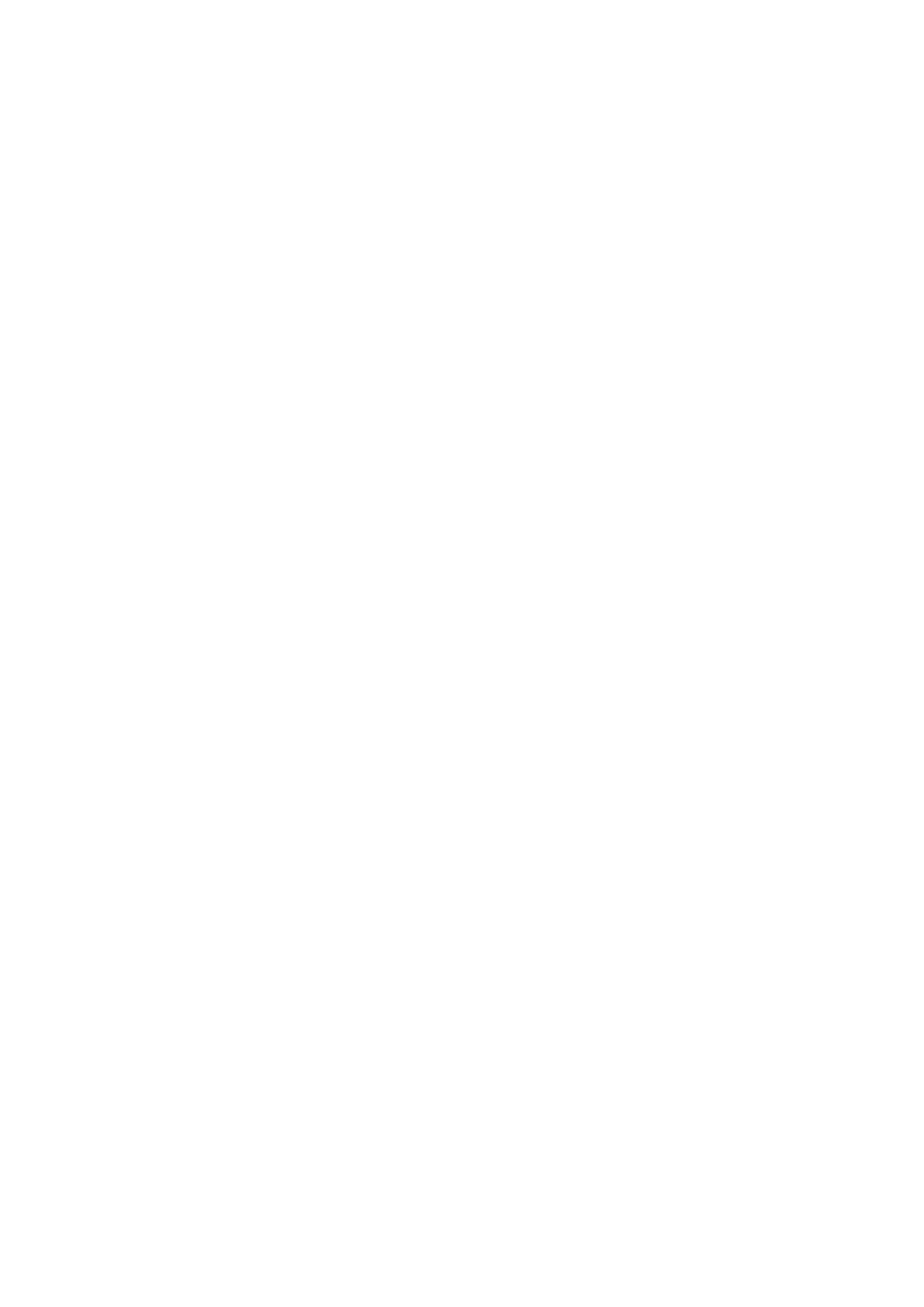First print



New South Wales

# **Water Industry Competition Amendment Bill 2011**

# **Contents**

|              |                                                             | Page |
|--------------|-------------------------------------------------------------|------|
| $\mathbf{1}$ | Name of Act                                                 |      |
|              | Commencement                                                | 2.   |
|              | Schedule 1 Amendment of Water Industry Competition Act 2006 |      |
|              | No 104                                                      | 3    |
|              | Schedule 2 Amendment of other legislation                   | 14   |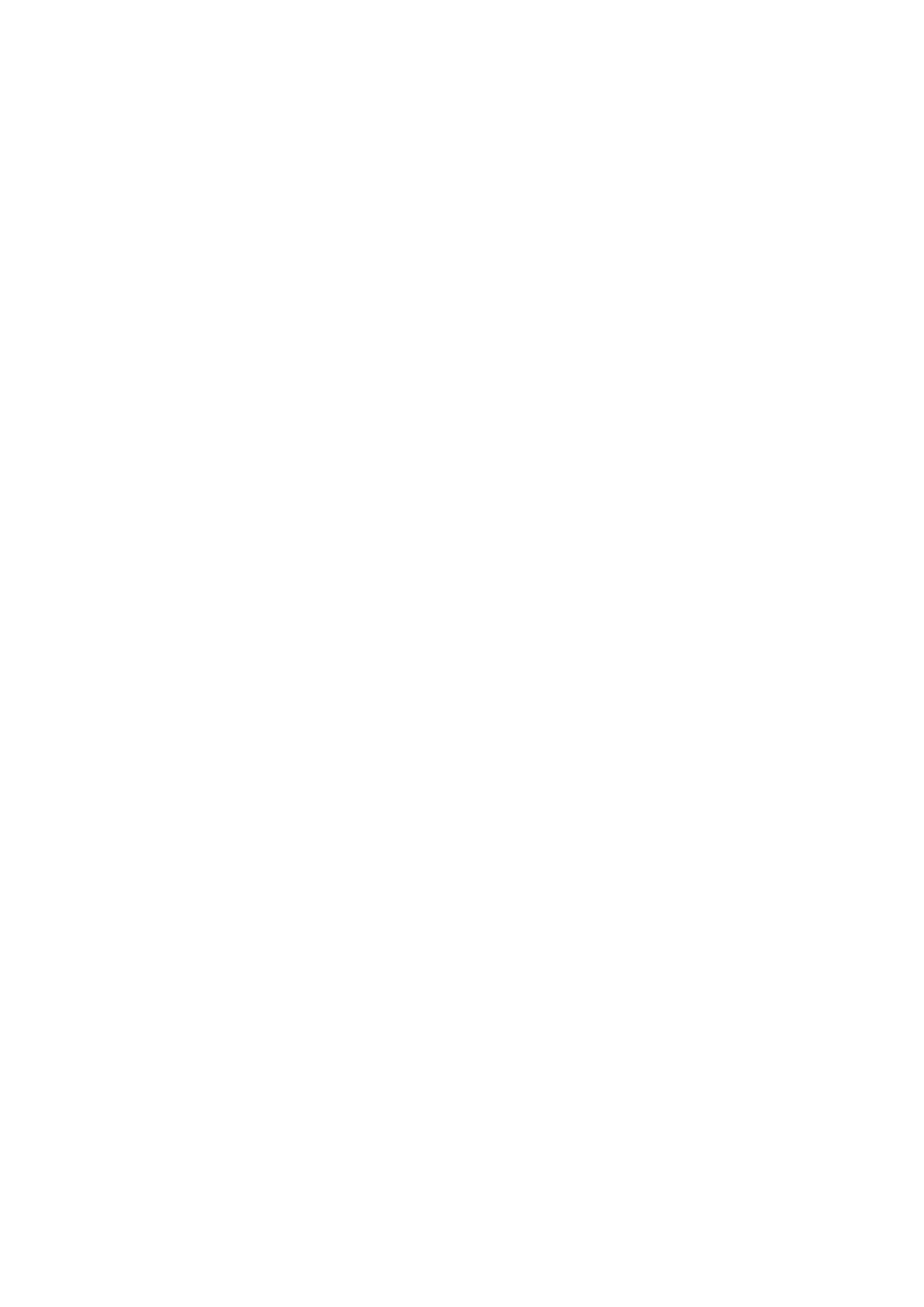

New South Wales

# **Water Industry Competition Amendment Bill 2011**

No , 2011

## **A Bill for**

An Act to make miscellaneous amendments to the *Water Industry Competition Act 2006*, *Water Industry Competition (General) Regulation 2008* and *Local Government (General) Regulation 2005*.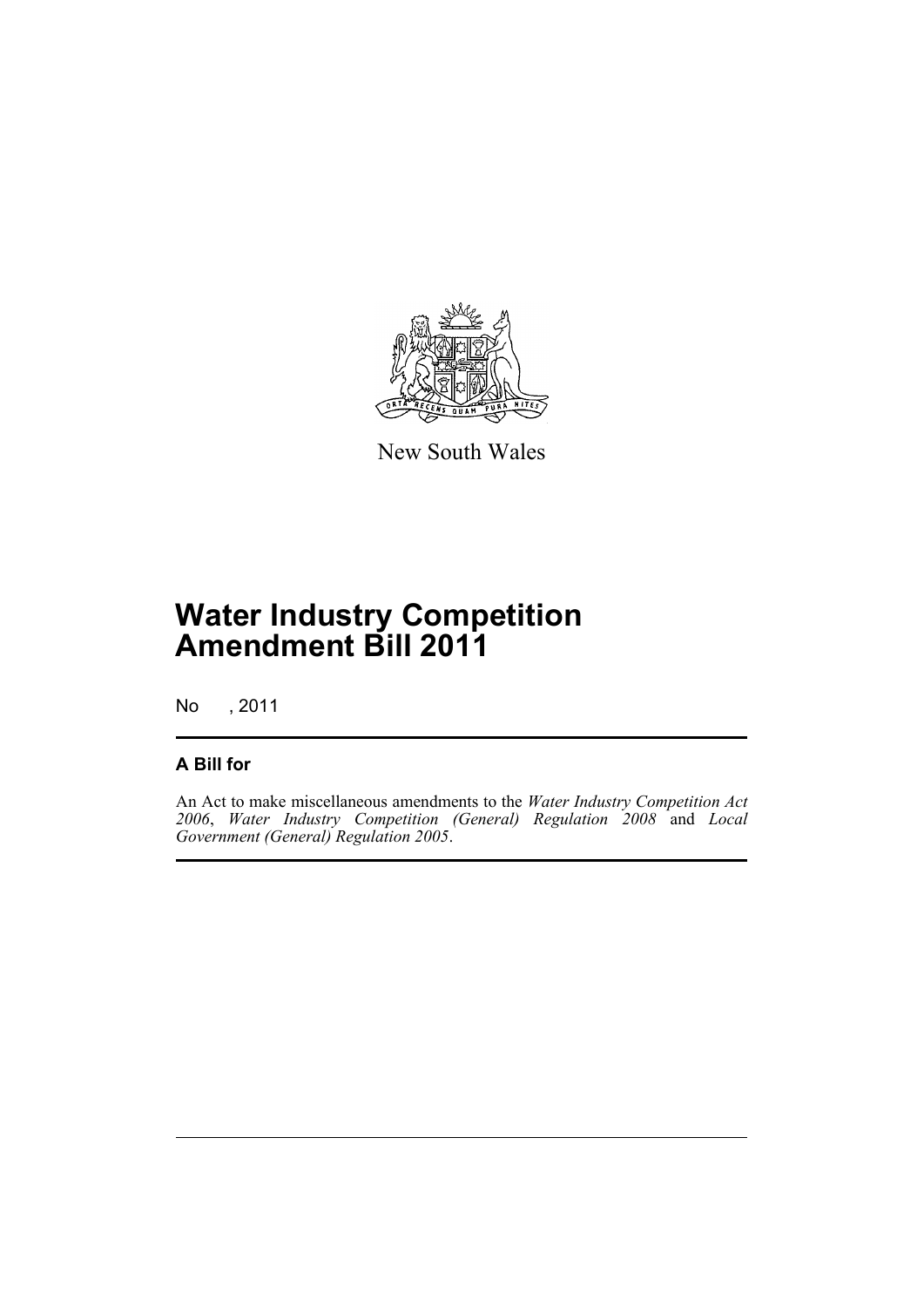<span id="page-9-1"></span><span id="page-9-0"></span>

|     | The Legislature of New South Wales enacts:                                                                    | 1             |
|-----|---------------------------------------------------------------------------------------------------------------|---------------|
|     | Name of Act                                                                                                   | $\mathcal{P}$ |
|     | This Act is the <i>Water Industry Competition Amendment Act 2011</i> .                                        | 3             |
|     | <b>Commencement</b>                                                                                           | 4             |
| (1) | This Act commences on a day or days to be appointed by proclamation,<br>except as provided by subsection (2). | 5<br>6        |
| (2) | Schedule 1 [24]–[26] commence on the date of assent to this Act.                                              | 7             |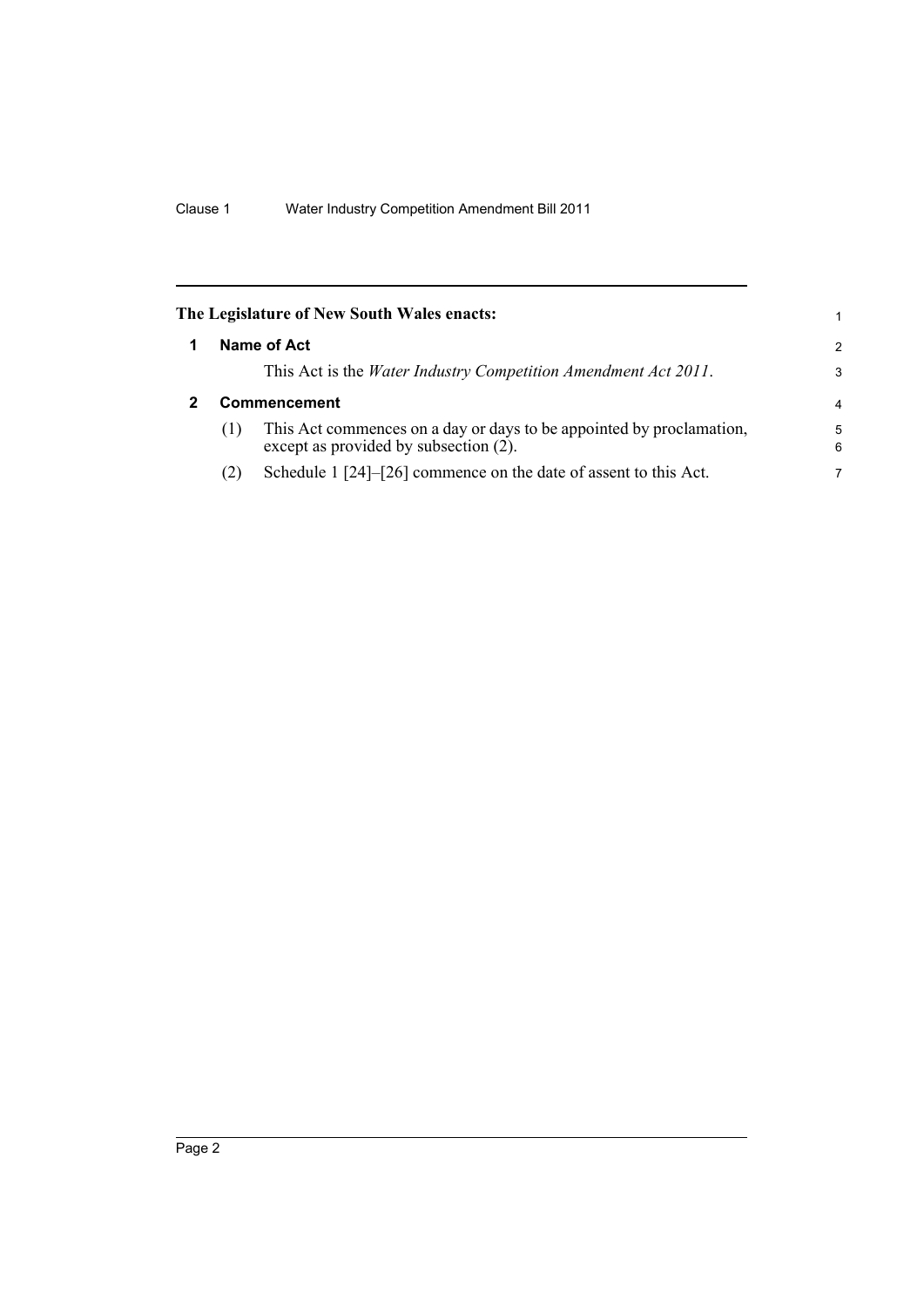<span id="page-10-0"></span>

|     | <b>Schedule 1</b>                |     | <b>Amendment of Water Industry</b><br><b>Competition Act 2006 No 104</b>                                                                                                                                                                                                                         | $\mathbf{1}$<br>$\overline{2}$ |
|-----|----------------------------------|-----|--------------------------------------------------------------------------------------------------------------------------------------------------------------------------------------------------------------------------------------------------------------------------------------------------|--------------------------------|
| [1] |                                  |     | Section 5 Prohibition of unlicensed network operation and water supply                                                                                                                                                                                                                           | 3                              |
|     |                                  |     | Insert "or public water utility" after "licensed retail supplier" in section 5 (2).                                                                                                                                                                                                              | $\overline{4}$                 |
| [2] | <b>Section 6 Licences</b>        |     |                                                                                                                                                                                                                                                                                                  | 5                              |
|     |                                  |     | Insert "(or, if so specified, both)" after "sewerage services" in section $6(1)(b)$ .                                                                                                                                                                                                            | 6                              |
| [3] |                                  |     | <b>Section 7 Licensing principles</b>                                                                                                                                                                                                                                                            | $\overline{7}$                 |
|     |                                  |     | Insert "generally" after "consumers" in section $7(1)(a)$ .                                                                                                                                                                                                                                      | 8                              |
| [4] | Section 7 (1) (e)-(g)            |     |                                                                                                                                                                                                                                                                                                  | 9                              |
|     | Insert after section $7(1)(d)$ : |     |                                                                                                                                                                                                                                                                                                  | 10                             |
|     |                                  | (e) | the promotion of policies set out in any prescribed water<br>policy document,                                                                                                                                                                                                                    | 11<br>12                       |
|     |                                  | (f) | the potential for adverse financial implications for small<br>retail customers generally arising from the activities<br>proposed to be covered by the licence,                                                                                                                                   | 13<br>14<br>15                 |
|     |                                  | (g) | the promotion of the equitable sharing among participants<br>in the drinking water market of the costs of water industry<br>infrastructure that significantly contributes to water<br>security.                                                                                                  | 16<br>17<br>18<br>19           |
| [5] | Section 7 (3)                    |     |                                                                                                                                                                                                                                                                                                  | 20                             |
|     | Insert after section $7(2)$ :    |     |                                                                                                                                                                                                                                                                                                  | 21                             |
|     | (3)                              |     | In this section:<br><i>prescribed water policy document</i> means a plan or other policy<br>document concerning the use of water resources issued by or on<br>behalf of the Government that is prescribed by the regulations<br>(whether as in force at a particular time or from time to time). | 22<br>23<br>24<br>25<br>26     |
| [6] |                                  |     | <b>Section 10 Determination of applications</b>                                                                                                                                                                                                                                                  | 27                             |
|     |                                  |     | Omit section 10 (3). Insert instead:                                                                                                                                                                                                                                                             | 28                             |
|     | (3)                              |     | A licence may not be granted to:                                                                                                                                                                                                                                                                 | 29                             |
|     |                                  | (a) | a disqualified corporation, or                                                                                                                                                                                                                                                                   | 30                             |
|     |                                  | (b) | a corporation that is a related entity (within the meaning of<br>the <i>Corporations Act 2001</i> of the Commonwealth) of a<br>disqualified corporation, but only if the disqualified<br>corporation would have a direct or indirect interest in, or                                             | 31<br>32<br>33<br>34           |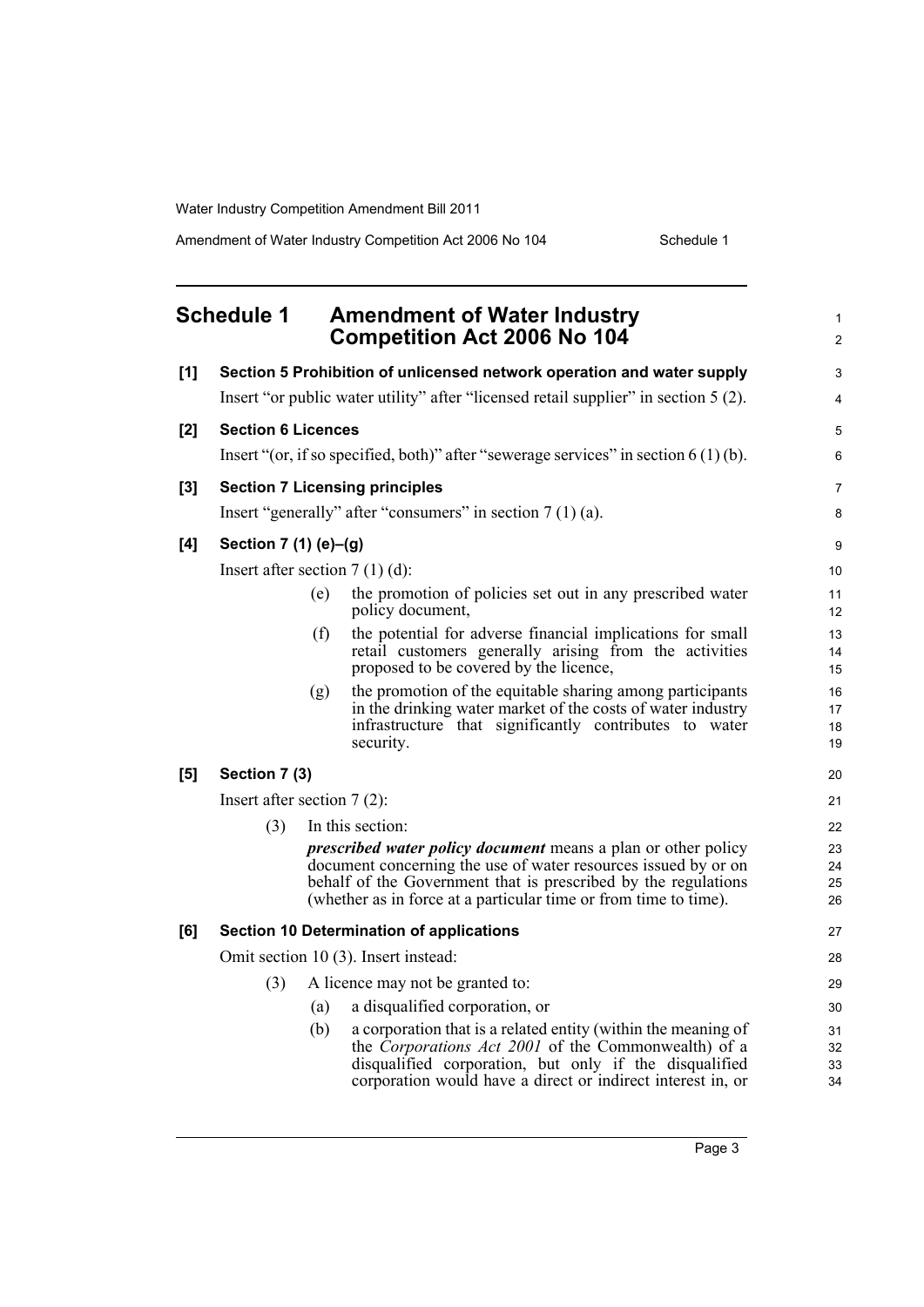Schedule 1 Amendment of Water Industry Competition Act 2006 No 104

influence on, the carrying out of the activities that the licence would authorise if granted.

1  $\overline{2}$ 

## **[7] Section 13 Conditions of licences**

Insert at the end of section 13 (2) (b):

, and

- (c) in the case of a retail supplier's licence that authorises the licensee to supply drinking water—the Minister may impose conditions on the licence that the Minister is satisfied promote the equitable sharing among public water utilities and licensed retail suppliers of drinking water of the costs of water industry infrastructure that significantly contributes to water security, including (but not limited to) the following:
	- (i) a condition requiring the licensee to obtain a specified proportion of the water that it supplies under the authority of its licence by means of specified water industry infrastructure,
	- (ii) a condition requiring the licensee to contribute to the costs of specified water industry infrastructure (whether or not it is used to provide the licensee with the water that it is authorised to supply under the licence) calculated in a specified manner and payable to a specified person or persons.

### **[8] Section 13 (3) (d)**

Insert at the end of section 13 $(3)(c)$ :

, and

(d) may make provision for the calculation of contributions for the purpose of the imposition of conditions under subsection  $(2)$  (c).

## **[9] Section 13 (3A)**

Insert after section 13 (3):

(3A) Nothing in Part 3 (Access to infrastructure services) limits the power of the Minister to impose conditions under this section.

### **[10] Part 5 Operation of water retail market**

Omit "**between small retail customers and licensed retail suppliers**" from the heading to Division 1.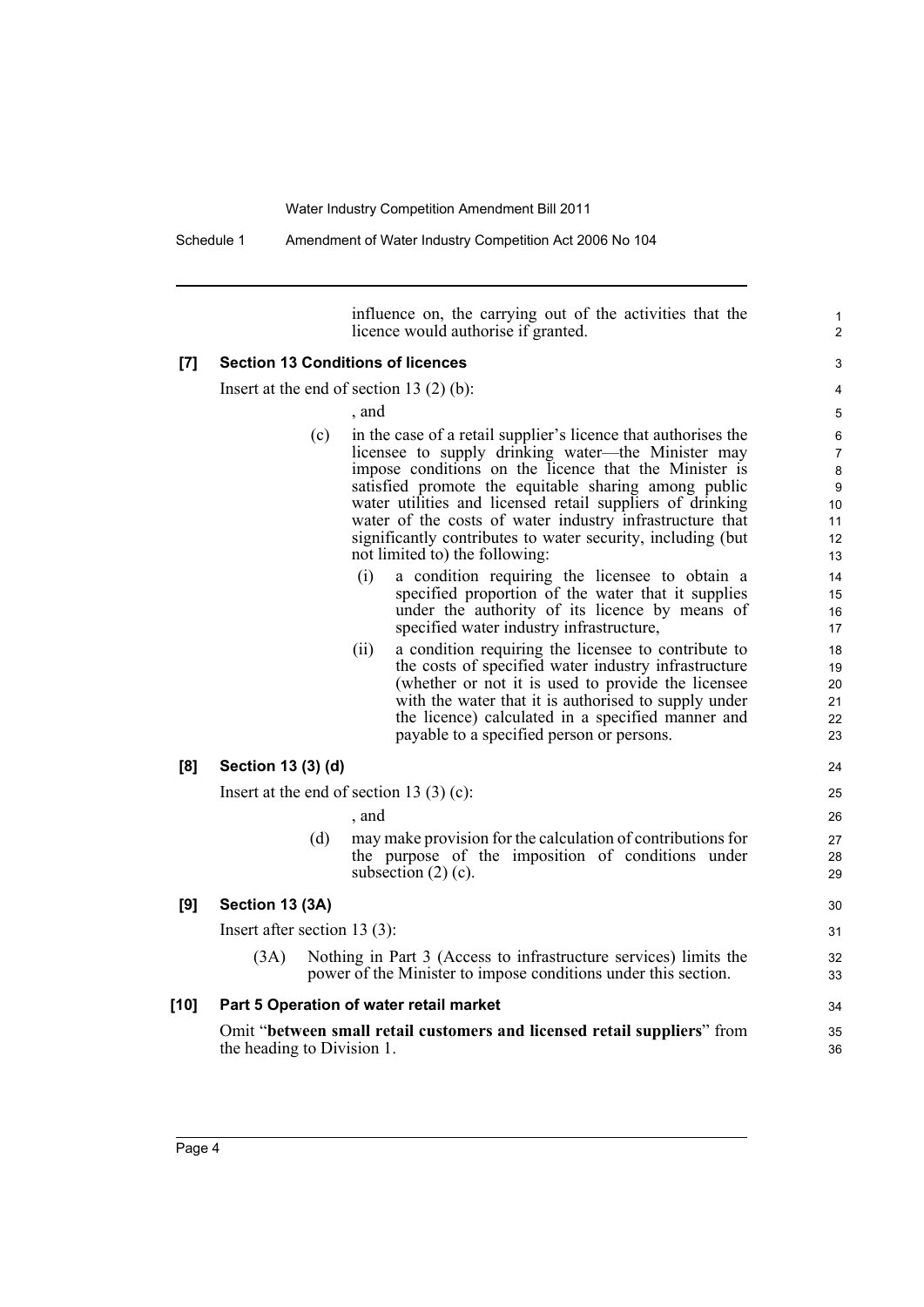## Amendment of Water Industry Competition Act 2006 No 104 Schedule 1

| $[11]$ | <b>Section 46A</b>                                                                                                                | 1              |  |  |  |
|--------|-----------------------------------------------------------------------------------------------------------------------------------|----------------|--|--|--|
|        | Insert before section 47:                                                                                                         |                |  |  |  |
|        | 46A<br><b>Definition</b>                                                                                                          | $\overline{c}$ |  |  |  |
|        |                                                                                                                                   | 3              |  |  |  |
|        | In this Division:                                                                                                                 | 4              |  |  |  |
|        | <i>entitled person</i> means any of the following:                                                                                | 5              |  |  |  |
|        | an owner or occupier of land affected by the exercise (or<br>(a)<br>proposed exercise) of a function under Division 2 of Part 6,  | 6<br>7         |  |  |  |
|        | any other person of a class prescribed by the regulations.<br>(b)                                                                 | 8              |  |  |  |
| $[12]$ | Section 48 Review of decisions under approved ombudsman scheme                                                                    | 9              |  |  |  |
|        | Omit ", and any other person of a class prescribed by the regulations," from<br>section 48 $(1)$ .                                | 10<br>11       |  |  |  |
|        | Insert instead "and any entitled person".                                                                                         | 12             |  |  |  |
| $[13]$ | <b>Section 48 (3)</b>                                                                                                             | 13             |  |  |  |
|        | Omit "other persons of such classes as are prescribed by the regulations".                                                        | 14             |  |  |  |
|        | Insert instead "entitled persons".                                                                                                | 15             |  |  |  |
| [14]   | Section 49 Approved ombudsman scheme                                                                                              | 16             |  |  |  |
|        | Insert after section 49 $(1)$ (a):                                                                                                | 17             |  |  |  |
|        | (a1)<br>disputes and complaints concerning the exercise, or<br>proposed exercise, of functions under Division 2 of Part 6,<br>and | 18<br>19<br>20 |  |  |  |
| $[15]$ | Section 49 (2) (a) and (c)                                                                                                        | 21             |  |  |  |
|        | Insert "and authorised licensed network operators" after "licensed retail<br>suppliers" wherever occurring.                       | 22<br>23       |  |  |  |
| $[16]$ | Section 49 (2) (d)                                                                                                                | 24             |  |  |  |
|        | Omit "other persons prescribed by the regulations".                                                                               | 25             |  |  |  |
|        | Insert instead "entitled persons".                                                                                                | 26             |  |  |  |
| $[17]$ | Section 49 (2) (g)                                                                                                                | 27             |  |  |  |
|        | Omit "other persons of such classes as are prescribed by the regulations".                                                        | 28             |  |  |  |
|        | Insert instead "entitled persons".                                                                                                | 29             |  |  |  |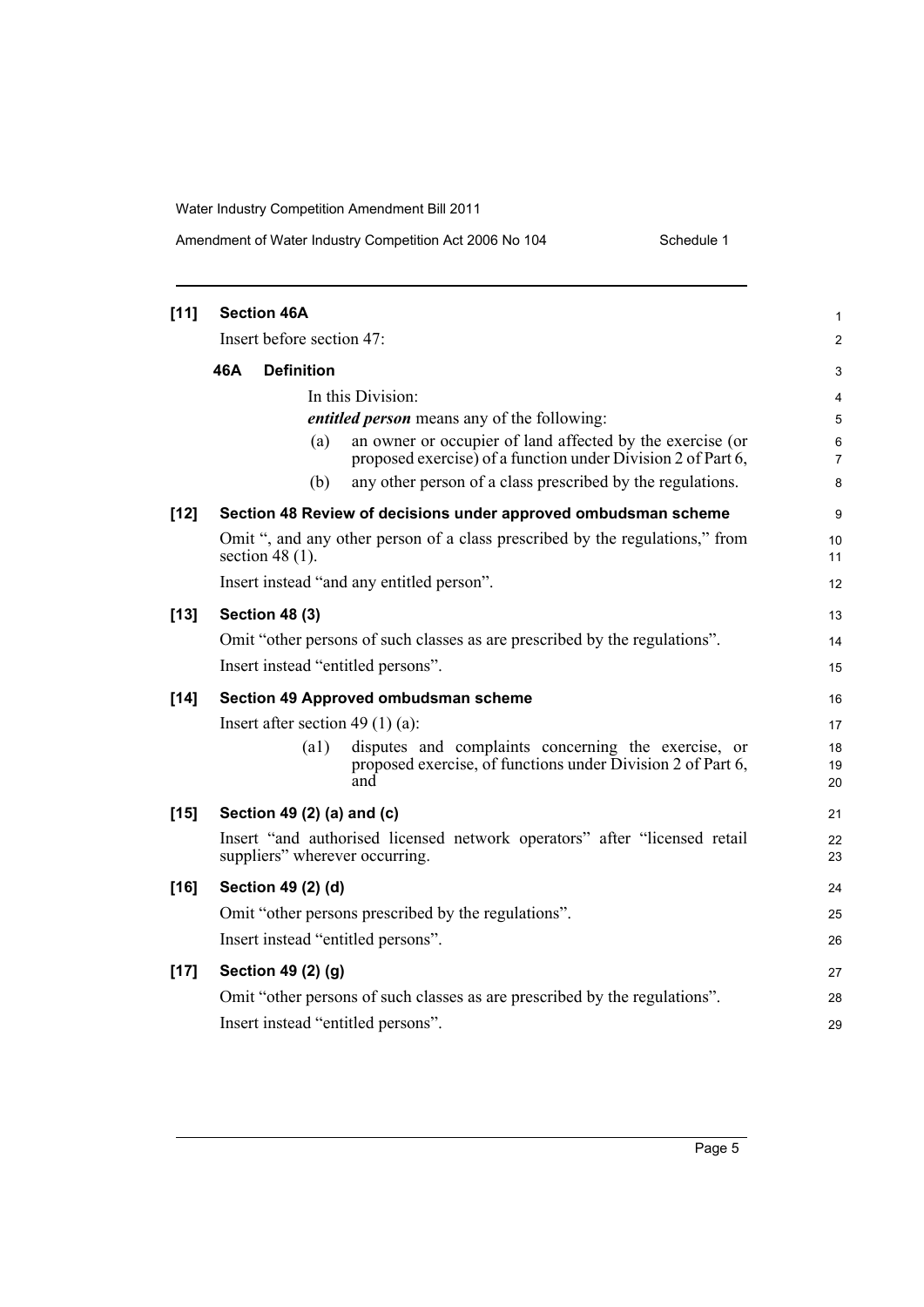Schedule 1 Amendment of Water Industry Competition Act 2006 No 104

| $[18]$ | <b>Section 49 (5)</b> |                                                                                                                                                                                                                                                                                                                                                                                                                                                                                                                                                                                                                  | 1                                                        |
|--------|-----------------------|------------------------------------------------------------------------------------------------------------------------------------------------------------------------------------------------------------------------------------------------------------------------------------------------------------------------------------------------------------------------------------------------------------------------------------------------------------------------------------------------------------------------------------------------------------------------------------------------------------------|----------------------------------------------------------|
|        | supplier".            | Insert "or authorised licensed network operator" after "licensed retail                                                                                                                                                                                                                                                                                                                                                                                                                                                                                                                                          | 2<br>3                                                   |
| $[19]$ |                       | Section 50 Licence conditions relating to approved ombudsman scheme                                                                                                                                                                                                                                                                                                                                                                                                                                                                                                                                              | 4                                                        |
|        |                       | Insert "or provides sewerage services (or both)" after "supplies water".                                                                                                                                                                                                                                                                                                                                                                                                                                                                                                                                         | 5                                                        |
| $[20]$ | <b>Section 50 (2)</b> |                                                                                                                                                                                                                                                                                                                                                                                                                                                                                                                                                                                                                  | 6                                                        |
|        |                       | Insert at the end of section 50:                                                                                                                                                                                                                                                                                                                                                                                                                                                                                                                                                                                 | $\overline{7}$                                           |
|        | (2)                   | It is a condition of the network operator's licence of an authorised<br>licensed network operator that:                                                                                                                                                                                                                                                                                                                                                                                                                                                                                                          | 8<br>9                                                   |
|        |                       | the operator must be a member of an approved<br>(a)<br>ombudsman scheme, and                                                                                                                                                                                                                                                                                                                                                                                                                                                                                                                                     | 10<br>11                                                 |
|        |                       | the operator is bound by, and must comply with, any<br>(b)<br>decision of the ombudsman under the scheme relating to a<br>dispute or complaint involving the operator and an entitled<br>person.                                                                                                                                                                                                                                                                                                                                                                                                                 | 12<br>13<br>14<br>15                                     |
| $[21]$ |                       | Section 64 Ownership of water industry infrastructure                                                                                                                                                                                                                                                                                                                                                                                                                                                                                                                                                            | 16                                                       |
|        |                       | Omit section 64 (1) and (2). Insert instead:                                                                                                                                                                                                                                                                                                                                                                                                                                                                                                                                                                     | 17                                                       |
|        | (1)                   | Except where another Act expressly provides otherwise, water<br>industry infrastructure is owned by the person that constructs or<br>installs it or any person that subsequently acquires title to it,<br>whether or not the land in, on, under or over which it is situated<br>is owned by that person.<br>Note. Examples of provisions of other Acts that expressly provide for the<br>ownership of water industry infrastructure by certain public water utilities<br>include the following:<br>section 19 of the Hunter Water Act 1991,<br>(a)<br>section 21 of the State Water Corporation Act 2004,<br>(b) | 18<br>19<br>20<br>21<br>22<br>23<br>24<br>25<br>26<br>27 |
|        |                       | section 37 of the Sydney Water Act 1994,<br>(c)<br>section 54 of the Sydney Water Catchment Management<br>(d)<br>Act 1998.                                                                                                                                                                                                                                                                                                                                                                                                                                                                                       | 28<br>29<br>30                                           |
|        | (2)                   | Water industry infrastructure that a network operator's licence<br>authorises the licensee to construct, maintain or operate is not to<br>be taken in execution of any judgment against a person (other<br>than the owner of the infrastructure or the licensee) under any<br>process of a court.                                                                                                                                                                                                                                                                                                                | 31<br>32<br>33<br>34<br>35                               |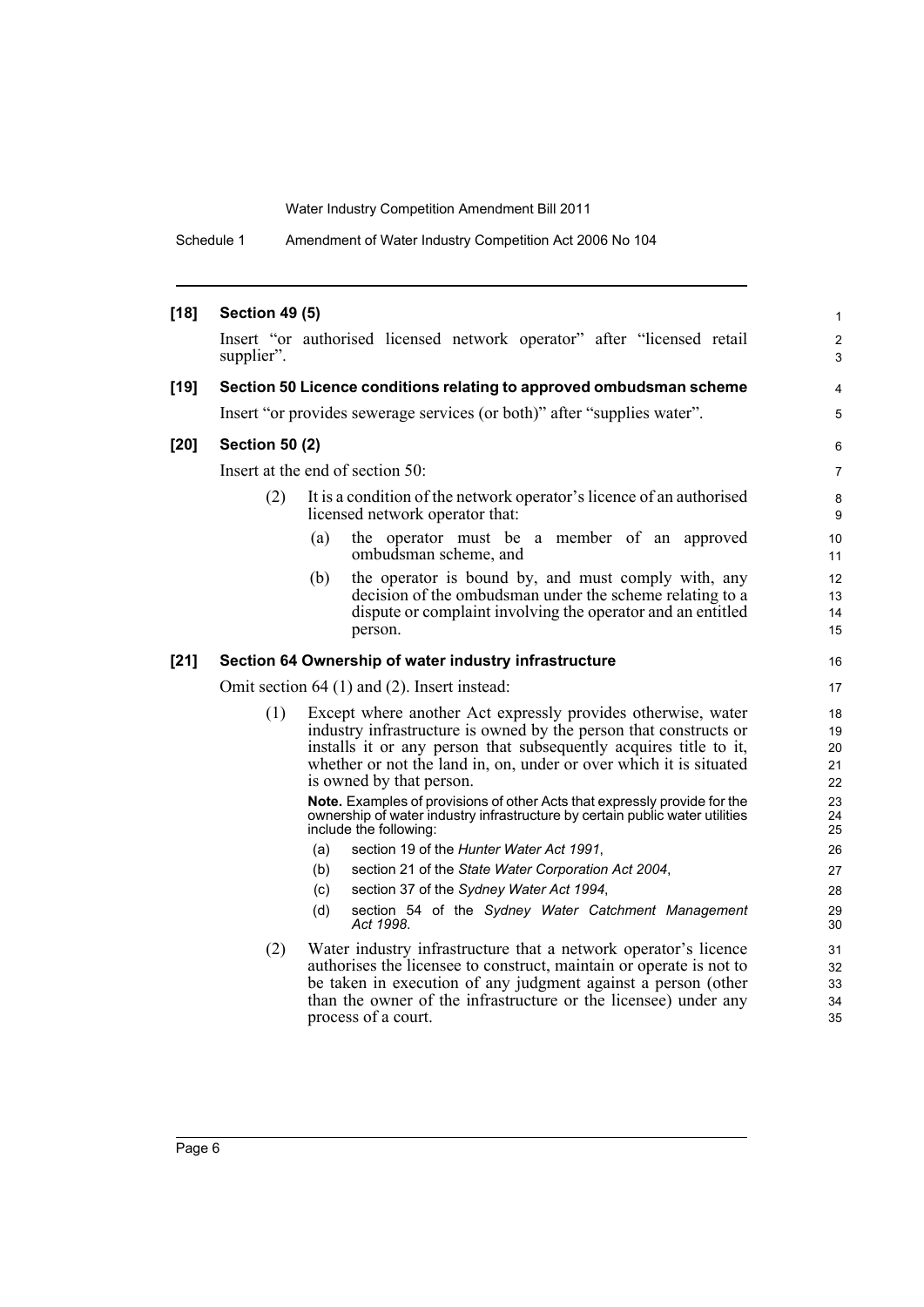| Amendment of Water Industry Competition Act 2006 No 104 |  |
|---------------------------------------------------------|--|
|---------------------------------------------------------|--|

Schedule 1

| $[22]$ | Part 6, Division 1, heading<br>Insert before section 58: |                   |                                                                                                                                                                                                                                                                                                                                                                                                   | $\mathbf{1}$<br>2                |
|--------|----------------------------------------------------------|-------------------|---------------------------------------------------------------------------------------------------------------------------------------------------------------------------------------------------------------------------------------------------------------------------------------------------------------------------------------------------------------------------------------------------|----------------------------------|
|        |                                                          | <b>Division 1</b> | Powers and duties relating to water industry<br>infrastructure generally                                                                                                                                                                                                                                                                                                                          | 3<br>4                           |
| $[23]$ |                                                          |                   | Part 6, Division 2                                                                                                                                                                                                                                                                                                                                                                                | 5                                |
|        |                                                          |                   | Insert after section 65:                                                                                                                                                                                                                                                                                                                                                                          | 6                                |
|        |                                                          | <b>Division 2</b> | Powers of entry of authorised licensed<br>network operators                                                                                                                                                                                                                                                                                                                                       | 7<br>8                           |
|        | 65A                                                      |                   | Interpretation                                                                                                                                                                                                                                                                                                                                                                                    | 9                                |
|        |                                                          | (1)               | In this Division:<br><i>authorised agent</i> of an authorised licensed network operator<br>means a person appointed by the operator under section 65F.                                                                                                                                                                                                                                            | 10<br>11<br>12                   |
|        |                                                          | (2)               | A reference in this Division to the water industry infrastructure of<br>an authorised licensed network operator (however expressed) is<br>a reference to the water industry infrastructure that the operator<br>is authorised to construct, maintain or operate under its network<br>operator's licence regardless of whether the infrastructure is<br>owned by the operator or any other person. | 13<br>14<br>15<br>16<br>17<br>18 |
|        | 65B                                                      |                   | <b>Entry of land</b>                                                                                                                                                                                                                                                                                                                                                                              | 19                               |
|        |                                                          | (1)               | An authorised licensed network operator may, by any of its<br>authorised agents, enter any land in accordance with this Division<br>for any one or more of the following purposes:                                                                                                                                                                                                                | 20<br>21<br>22                   |
|        |                                                          |                   | to carry out an inspection or maintenance work on any of<br>(a)<br>its water industry infrastructure,                                                                                                                                                                                                                                                                                             | 23<br>24                         |
|        |                                                          |                   | (b)<br>to carry out necessary repair work on any of its water<br>industry infrastructure,                                                                                                                                                                                                                                                                                                         | 25<br>26                         |
|        |                                                          |                   | (c)<br>to carry out emergency work on any of its water industry<br>infrastructure.                                                                                                                                                                                                                                                                                                                | 27<br>28                         |
|        |                                                          | (2)               | Except in emergencies, a power of entry may be exercised only<br>during daylight hours.                                                                                                                                                                                                                                                                                                           | 29<br>30                         |
|        | 65C                                                      |                   | Notice of entry                                                                                                                                                                                                                                                                                                                                                                                   | 31                               |
|        |                                                          | (1)               | Before an authorised agent of an authorised licensed network<br>operator exercises a power of entry under this Division, the<br>authorised licensed network operator concerned must give the                                                                                                                                                                                                      | 32<br>33<br>34                   |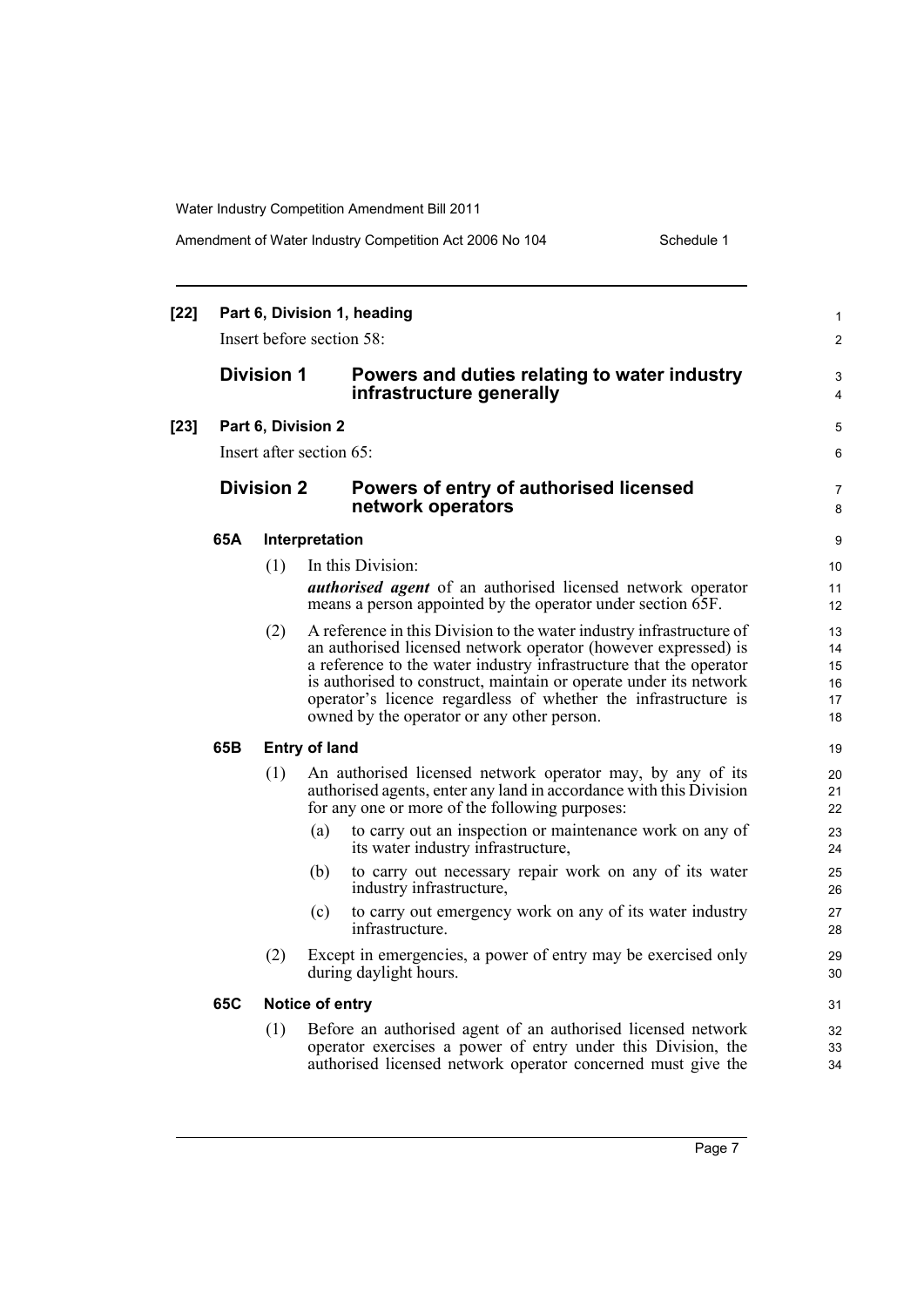|     |     | occupier (or, if there is no occupier, the owner) of the land written<br>notice of the intention to enter the land.                                                                                                                                                                                                          |  |
|-----|-----|------------------------------------------------------------------------------------------------------------------------------------------------------------------------------------------------------------------------------------------------------------------------------------------------------------------------------|--|
|     | (2) | The notice must specify the day on which the authorised agent<br>intends to enter the land and must be given at least 2 days before<br>that day.                                                                                                                                                                             |  |
|     | (3) | This section does not require notice to be given:                                                                                                                                                                                                                                                                            |  |
|     |     | if entry to the land is made with the consent of the occupier<br>(a)<br>(or, if there is no occupier, the owner) of the land, or                                                                                                                                                                                             |  |
|     |     | if entry is required urgently and the case is one in which the<br>(b)<br>authorised licensed network operator has authorised in<br>writing (either generally or in the particular case) entry<br>without notice, or                                                                                                          |  |
|     |     | if the giving of notice would defeat the purpose for which<br>(c)<br>the power is to be exercised.                                                                                                                                                                                                                           |  |
| 65D |     | Use of force                                                                                                                                                                                                                                                                                                                 |  |
|     | (1) | Reasonable force may be used for the purpose of gaining entry to<br>any land (other than such part of a building as is being used for<br>residential purposes) under a power conferred by this Division,<br>but only if authorised by the authorised licensed network operator<br>concerned in accordance with this section. |  |
|     | (2) | The authority:                                                                                                                                                                                                                                                                                                               |  |
|     |     | must be in writing, and<br>(a)                                                                                                                                                                                                                                                                                               |  |
|     |     | must be given in respect of the particular entry concerned,<br>(b)<br>and                                                                                                                                                                                                                                                    |  |
|     |     | (c)<br>must specify the circumstances that must exist before force<br>may be used.                                                                                                                                                                                                                                           |  |
| 65E |     | Compensation                                                                                                                                                                                                                                                                                                                 |  |
|     | (1) | An authorised licensed network operator, in exercising its<br>functions under this Division, is to do as little damage as<br>practicable and is, subject to this Division, to compensate all<br>persons who suffer damage by the exercise of the functions.                                                                  |  |
|     | (2) | Compensation may be made by reinstatement, repair,<br>construction of works or payment.                                                                                                                                                                                                                                      |  |
| 65F |     | Certificates of authority to enter land                                                                                                                                                                                                                                                                                      |  |
|     | (1) | An authorised licensed network operator may appoint a person to                                                                                                                                                                                                                                                              |  |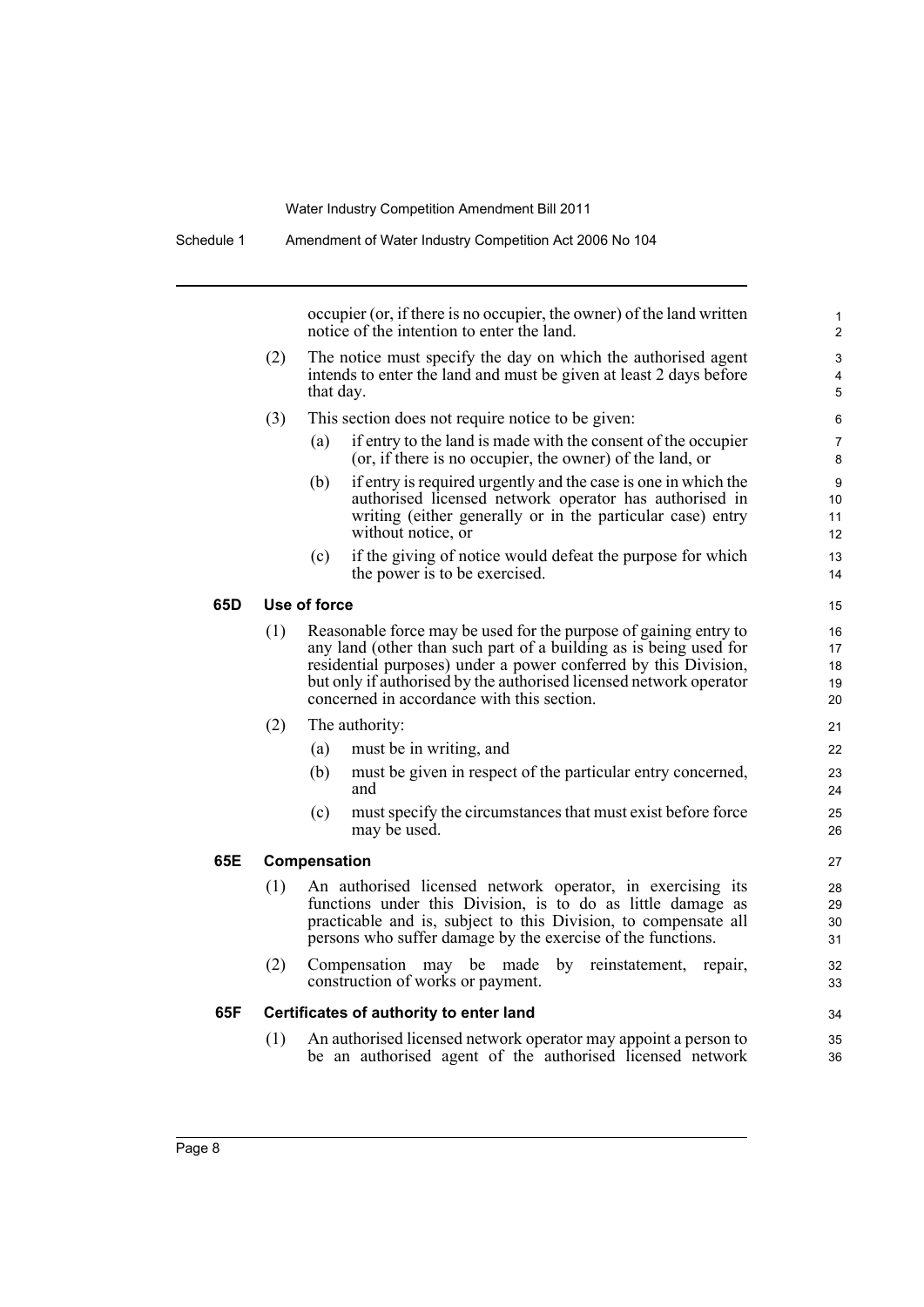|     |     |       | operator for the purposes of exercising powers under this<br>Division by issuing the person with a certificate of authority.                                                                                                                                                      | 1<br>$\overline{c}$        |
|-----|-----|-------|-----------------------------------------------------------------------------------------------------------------------------------------------------------------------------------------------------------------------------------------------------------------------------------|----------------------------|
| (2) |     |       | A power of entry under this Division may not be exercised by an<br>authorised agent unless the authorised agent:                                                                                                                                                                  | 3<br>4                     |
|     | (a) |       | is in possession of a certificate of authority issued by the<br>authorised licensed network operator concerned, and                                                                                                                                                               | 5<br>6                     |
|     | (b) |       | produces the certificate when required to do so by the<br>owner or occupier of the land.                                                                                                                                                                                          | 7<br>8                     |
| (3) |     |       | The certificate of authority:                                                                                                                                                                                                                                                     | 9                          |
|     | (a) |       | must state that it is issued under this Act, and                                                                                                                                                                                                                                  | 10                         |
|     | (b) |       | must give the name of the person to whom it is issued, and                                                                                                                                                                                                                        | 11                         |
|     | (c) |       | must describe the nature of the powers conferred and the<br>source of those powers, and                                                                                                                                                                                           | 12<br>13                   |
|     | (d) |       | must state the date (if any) on which it expires, and                                                                                                                                                                                                                             | 14                         |
|     | (e) | and   | must describe the kind of land to which the power extends,                                                                                                                                                                                                                        | 15<br>16                   |
|     | (f) | must: |                                                                                                                                                                                                                                                                                   | 17                         |
|     |     | (i)   | be under the seal of the authorised licensed network<br>operator concerned, or                                                                                                                                                                                                    | 18<br>19                   |
|     |     | (ii)  | bear the signature of the principal officer of the<br>authorised licensed network operator concerned or<br>of any other officer of that operator (or an officer<br>belonging to a class of officers of that operator)<br>prescribed by the regulations.                           | 20<br>21<br>22<br>23<br>24 |
| (4) |     |       | The Minister may, by written notice given to an authorised<br>licensed network operator, do any or both of the following:                                                                                                                                                         | 25<br>26                   |
|     | (a) |       | impose conditions or restrictions on certificates of<br>authority issued under this section by the operator, either<br>generally or in particular cases, including restrictions on<br>the purposes for which and the circumstances in which a<br>power of entry may be exercised, | 27<br>28<br>29<br>30<br>31 |
|     | (b) |       | issue guidelines to be observed by the operator concerning<br>the issue of certificates of authority under this section.                                                                                                                                                          | 32<br>33                   |
|     |     |       |                                                                                                                                                                                                                                                                                   |                            |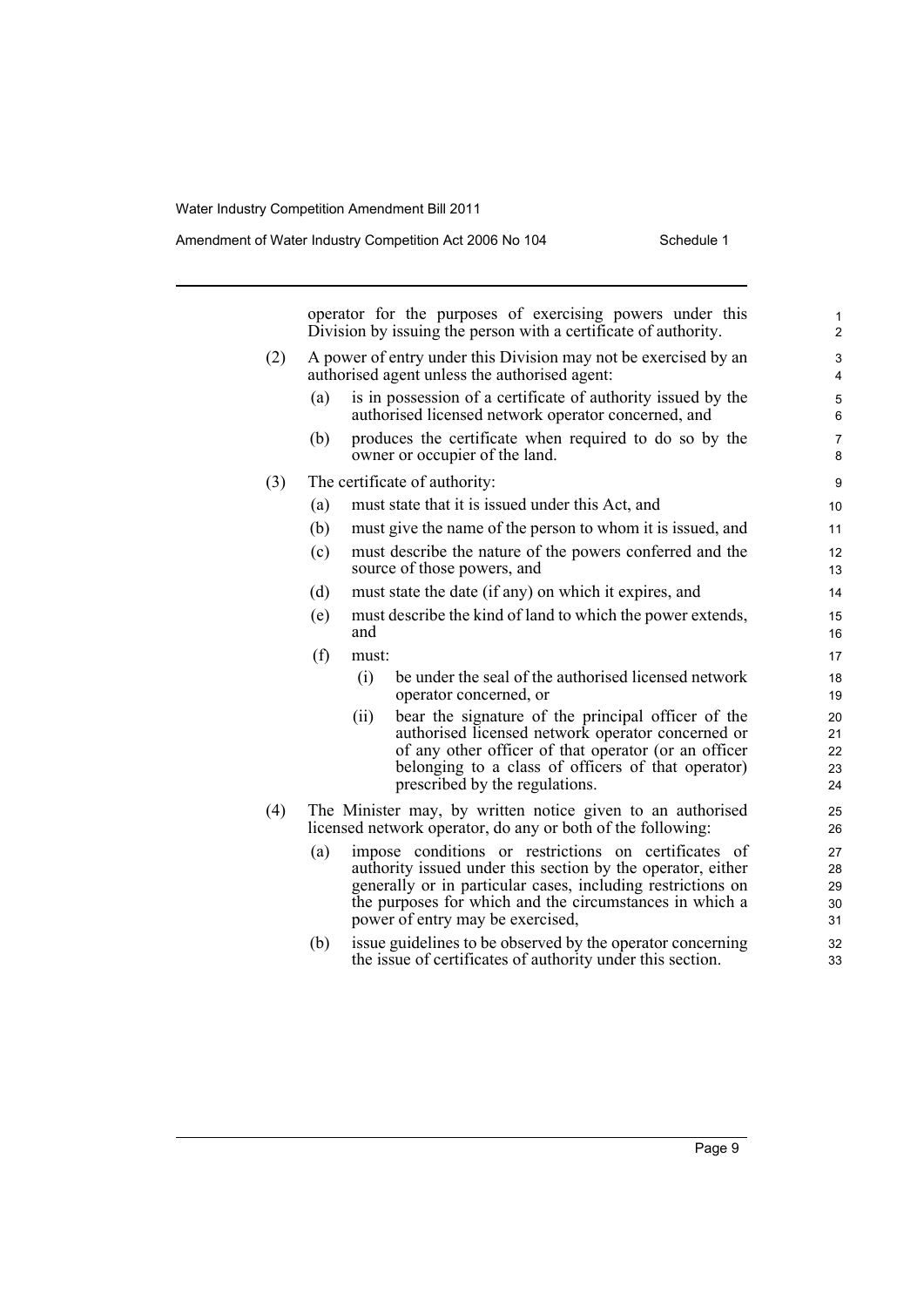Schedule 1 Amendment of Water Industry Competition Act 2006 No 104

|      | 65G        |     | <b>Entry to residential premises</b>                                                                                                                                                                                                                                                                                                                                                                          | $\mathbf{1}$                                     |
|------|------------|-----|---------------------------------------------------------------------------------------------------------------------------------------------------------------------------------------------------------------------------------------------------------------------------------------------------------------------------------------------------------------------------------------------------------------|--------------------------------------------------|
|      |            |     | A power of entry conferred by this Division is not exercisable in<br>relation to such part of a building as is used for residential<br>purposes except:                                                                                                                                                                                                                                                       | $\overline{c}$<br>$\ensuremath{\mathsf{3}}$<br>4 |
|      |            |     | with the consent of the occupier (or, if there is no occupier,<br>(a)<br>the owner) of that part of the building, or                                                                                                                                                                                                                                                                                          | 5<br>6                                           |
|      |            |     | (b)<br>under the authority conferred by a warrant of entry.                                                                                                                                                                                                                                                                                                                                                   | $\overline{7}$                                   |
|      | 65H        |     | <b>Warrants of entry</b>                                                                                                                                                                                                                                                                                                                                                                                      | 8                                                |
|      |            | (1) | An authorised licensed network operator may apply to an<br>authorised officer within the meaning of the Law Enforcement<br>(Powers and Responsibilities) Act 2002 if it is of the opinion that<br>it is necessary for an authorised agent of the authorised licensed<br>network operator to enter any land (including any building used<br>for residential purposes) for the purposes of this Division.       | $\boldsymbol{9}$<br>10<br>11<br>12<br>13<br>14   |
|      |            | (2) | An authorised officer within the meaning of the Law<br>Enforcement (Powers and Responsibilities) Act 2002 to whom<br>such an application is made may, if satisfied that there are<br>reasonable grounds for doing so, issue a warrant of entry<br>authorising an authorised agent of the authorised licensed<br>network operator named in the warrant to enter the land for the<br>purposes of this Division. | 15<br>16<br>17<br>18<br>19<br>20<br>21           |
|      |            | (3) | Division 4 of Part 5 of the Law Enforcement (Powers and<br><i>Responsibilities) Act 2002</i> applies to a warrant of entry under this<br>section in the same way as it applies to a search warrant under<br>that Act.                                                                                                                                                                                         | 22<br>23<br>24<br>25                             |
|      | <b>651</b> |     | Other powers of entry unaffected                                                                                                                                                                                                                                                                                                                                                                              | 26                                               |
|      |            |     | This Division does not apply to any power of entry that a licensed<br>network operator has apart from this Division (including under<br>any contract, lease or easement).                                                                                                                                                                                                                                     | 27<br>28<br>29                                   |
| [24] |            |     | Schedule 4 Savings, transitional and other provisions                                                                                                                                                                                                                                                                                                                                                         | 30                                               |
|      |            |     | Insert at the end of clause $1(1)$ :                                                                                                                                                                                                                                                                                                                                                                          | 31                                               |
|      |            |     | <b>Water Industry Competition Amendment Act 2011</b>                                                                                                                                                                                                                                                                                                                                                          | 32                                               |
| [25] |            |     | Schedule 4, clause 1 (3)                                                                                                                                                                                                                                                                                                                                                                                      | 33                                               |
|      |            |     | Omit "in the Gazette". Insert instead "on the NSW legislation website".                                                                                                                                                                                                                                                                                                                                       | 34                                               |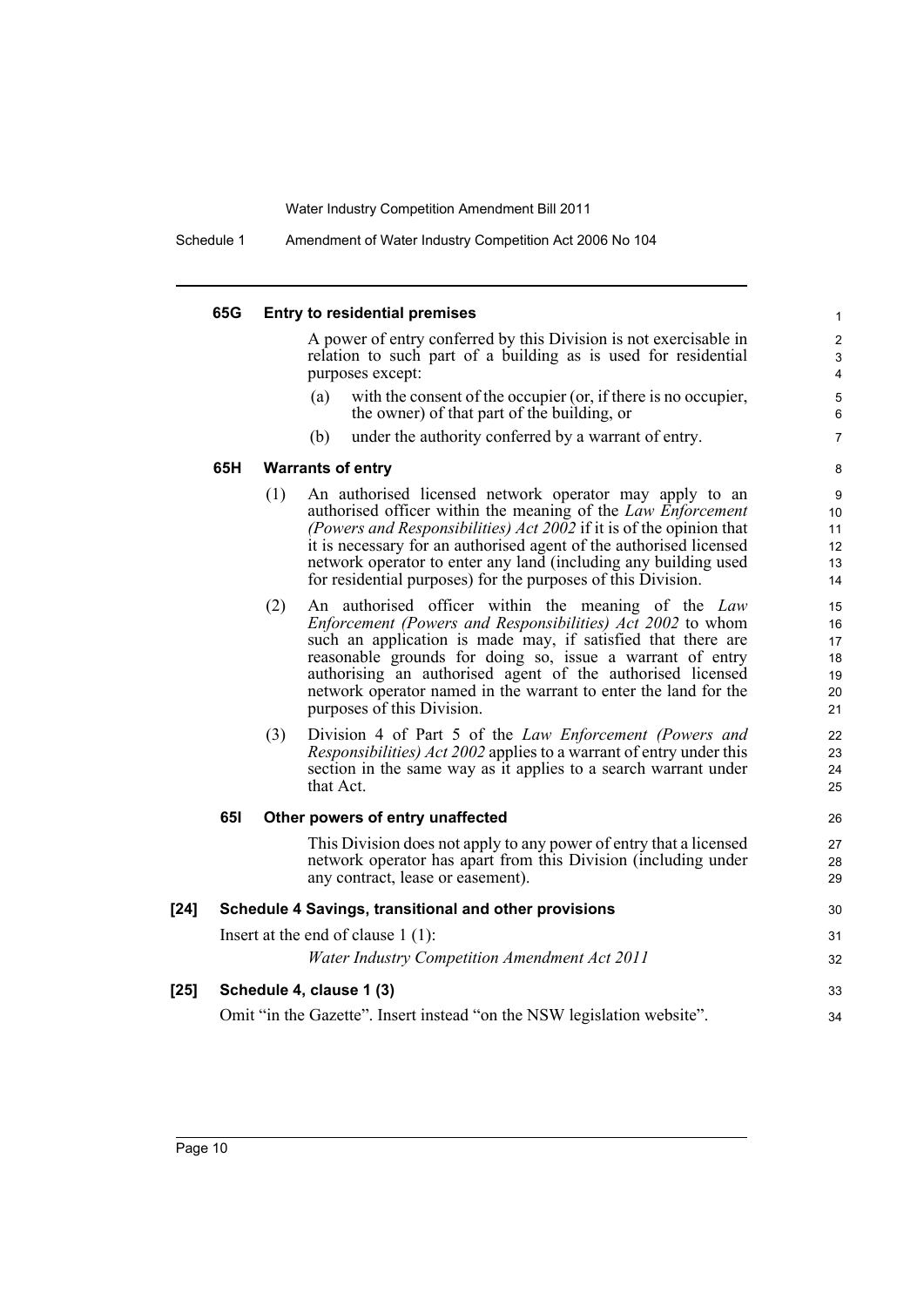### Amendment of Water Industry Competition Act 2006 No 104 Schedule 1

#### **[26] Schedule 4, Part 3** Insert after Part 2: **Part 3 Provisions consequent on enactment of Water Industry Competition Amendment Act 2011 4 Definition** In this Part: *amending Act* means the *Water Industry Competition Amendment Act 2011*. **5 Approval of new approved ombudsman scheme before commencement of amendments to Division 1 of Part 5** (1) For the purpose of facilitating the application of an approved ombudsman scheme to entitled persons in relation to the exercise of functions under Division  $\hat{2}$  of Part 6 (as inserted by the amending Act) and to small retail customers of sewerage services, the Minister may before the relevant day approve an existing or new ombudsman scheme under section 49 as if all of the amendments made to Division 1 of Part 5 by the amending Act had commenced on the date of assent to that Act. (2) An ombudsman scheme approved as provided by subclause (1) has effect on and from the relevant day. (3) The provisions of this clause are in addition to, and do not derogate from, the provisions of section 26 of the *Interpretation Act 1987*. (4) In this clause: *relevant day* means the day on which the amendment to section 49 (1) made by the amending Act commences. **6 Transitional period in relation to enforcement of new statutory licensing conditions** (1) The Minister may not take enforcement action under section 16 during the applicable transitional period in relation to any of the following licence conditions imposed by section 50 (as amended by the amending Act): (a) the condition imposed by section 50 (1), but only in its application to any retail supplier who provides sewerage services under its retail supplier's licence, (b) the condition imposed by section 50 (2). 1  $\mathfrak{p}$ 3 4 5 6 7 8 **9** 10 11 12 13  $14$ 15 16 17 18 19  $20$ 21 22 23 24 25 26 27 28 29 30 31 32 33 34 35 36 37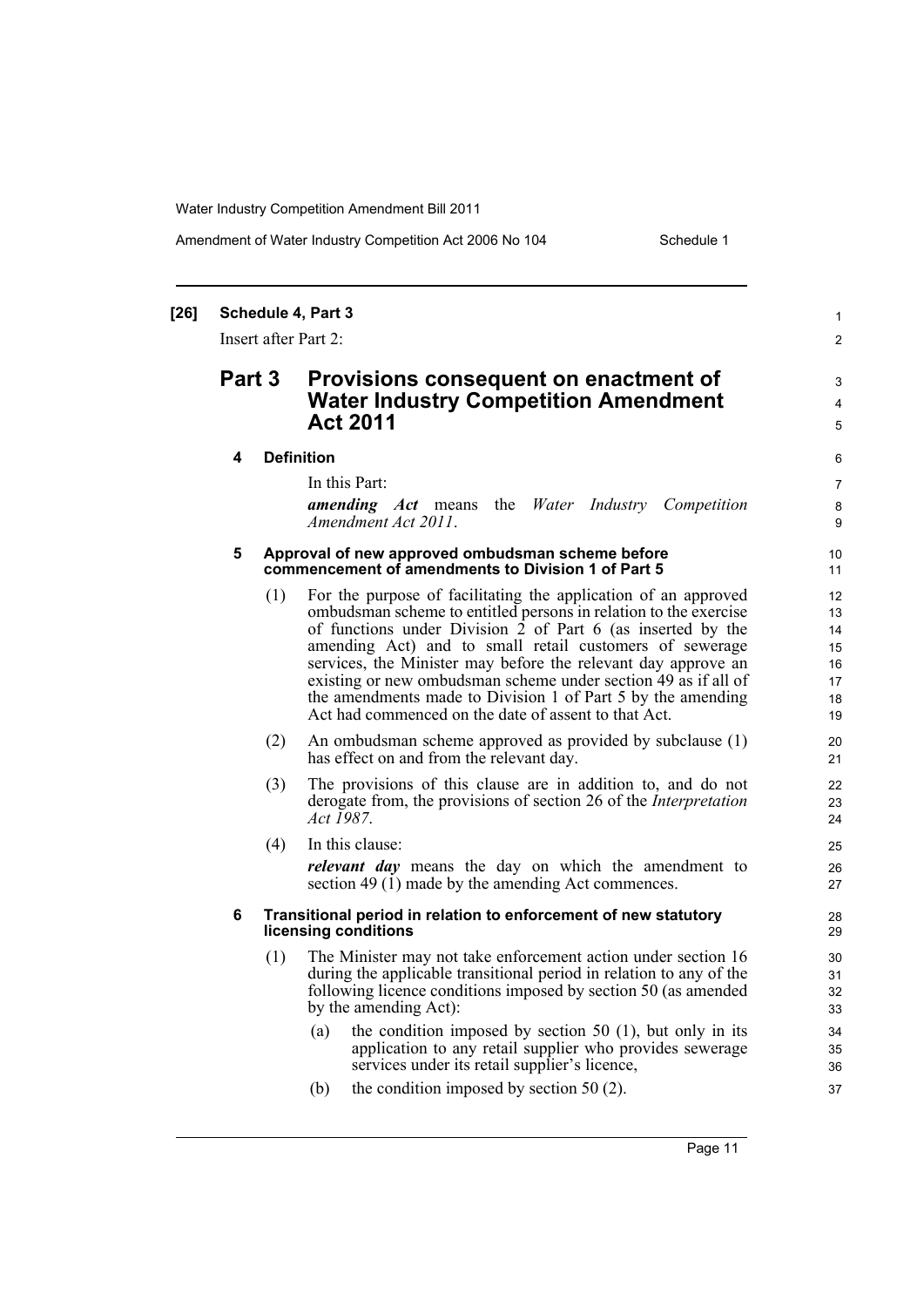Schedule 1 Amendment of Water Industry Competition Act 2006 No 104

|        | (2)               | The <i>applicable transitional period</i> in relation to a licence<br>condition referred to in subclause $(1)$ is the period of 3 months<br>commencing on the day on which the amendment made by the<br>amending Act that imposes the condition concerned commences. | 1<br>$\overline{\mathbf{c}}$<br>3<br>4 |
|--------|-------------------|----------------------------------------------------------------------------------------------------------------------------------------------------------------------------------------------------------------------------------------------------------------------|----------------------------------------|
|        | $\overline{7}$    | Ownership of water industry infrastructure                                                                                                                                                                                                                           | 5                                      |
|        | (1)               | Subject to the regulations, section $64$ (1) (as substituted by the<br>amending Act) is taken on and from the relevant day to extend to:                                                                                                                             | 6<br>7                                 |
|        |                   | (a)<br>any water industry infrastructure constructed or installed<br>before the relevant day, and                                                                                                                                                                    | 8<br>9                                 |
|        |                   | (b)<br>any water industry infrastructure constructed or installed<br>before the relevant day the title to which has subsequently<br>been acquired by another person (whether before, on or<br>after the relevant day).                                               | 10<br>11<br>12<br>13                   |
|        | (2)               | The regulations may make provision for or with respect to the<br>application of section 64 (1) (as substituted by the amending Act)<br>to water industry infrastructure constructed or installed before the<br>relevant day.                                         | 14<br>15<br>16<br>17                   |
|        | (3)               | In this clause:                                                                                                                                                                                                                                                      | 18                                     |
|        |                   | <i>relevant day</i> means the day on which section $64$ (1) is substituted<br>by the amending Act.                                                                                                                                                                   | 19<br>20                               |
| $[27]$ | <b>Dictionary</b> |                                                                                                                                                                                                                                                                      | 21                                     |
|        |                   | Insert in alphabetical order:                                                                                                                                                                                                                                        | 22                                     |
|        |                   | <i>authorised licensed network operator</i> means a licensed network<br>operator that is a prescribed authority within the meaning of<br>section 88A of the <i>Conveyancing Act 1919</i> .                                                                           | 23<br>24<br>25                         |
| $[28]$ |                   | Dictionary, definition of "disqualified corporation"                                                                                                                                                                                                                 | 26                                     |
|        |                   | Omit the definition. Insert instead:                                                                                                                                                                                                                                 | 27                                     |
|        |                   | <i>disqualified corporation</i> means:                                                                                                                                                                                                                               | 28                                     |
|        |                   | a corporation that, pursuant to a declaration under section<br>(a)<br>16 (1) (e), has been declared to be a disqualified<br>corporation for the purposes of this Act, or                                                                                             | 29<br>30<br>31                         |
|        |                   | a corporation that has, as one of its directors or as one of<br>(b)<br>the persons concerned in its management, an individual<br>who is a disqualified individual.                                                                                                   | 32<br>33<br>34                         |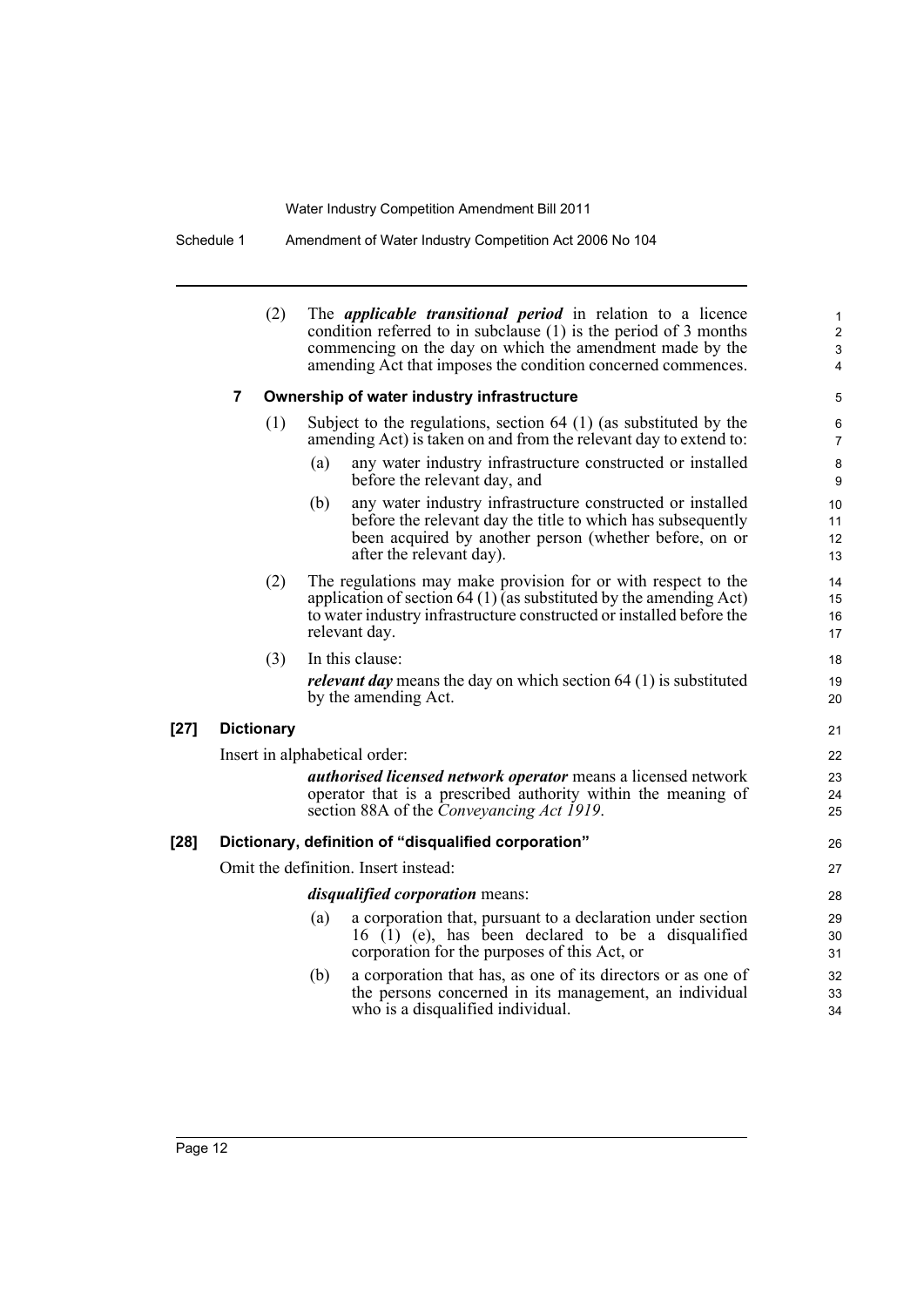Amendment of Water Industry Competition Act 2006 No 104 Schedule 1

| [29] | Dictionary                                                                                                                                                                                  |
|------|---------------------------------------------------------------------------------------------------------------------------------------------------------------------------------------------|
|      | Insert in alphabetical order:                                                                                                                                                               |
|      | <i>land</i> includes (in Division 2 of Part 6 and Division 2 of Part 7)<br>any building or part of a building, or any structure or part of a<br>structure, located on, under or above land. |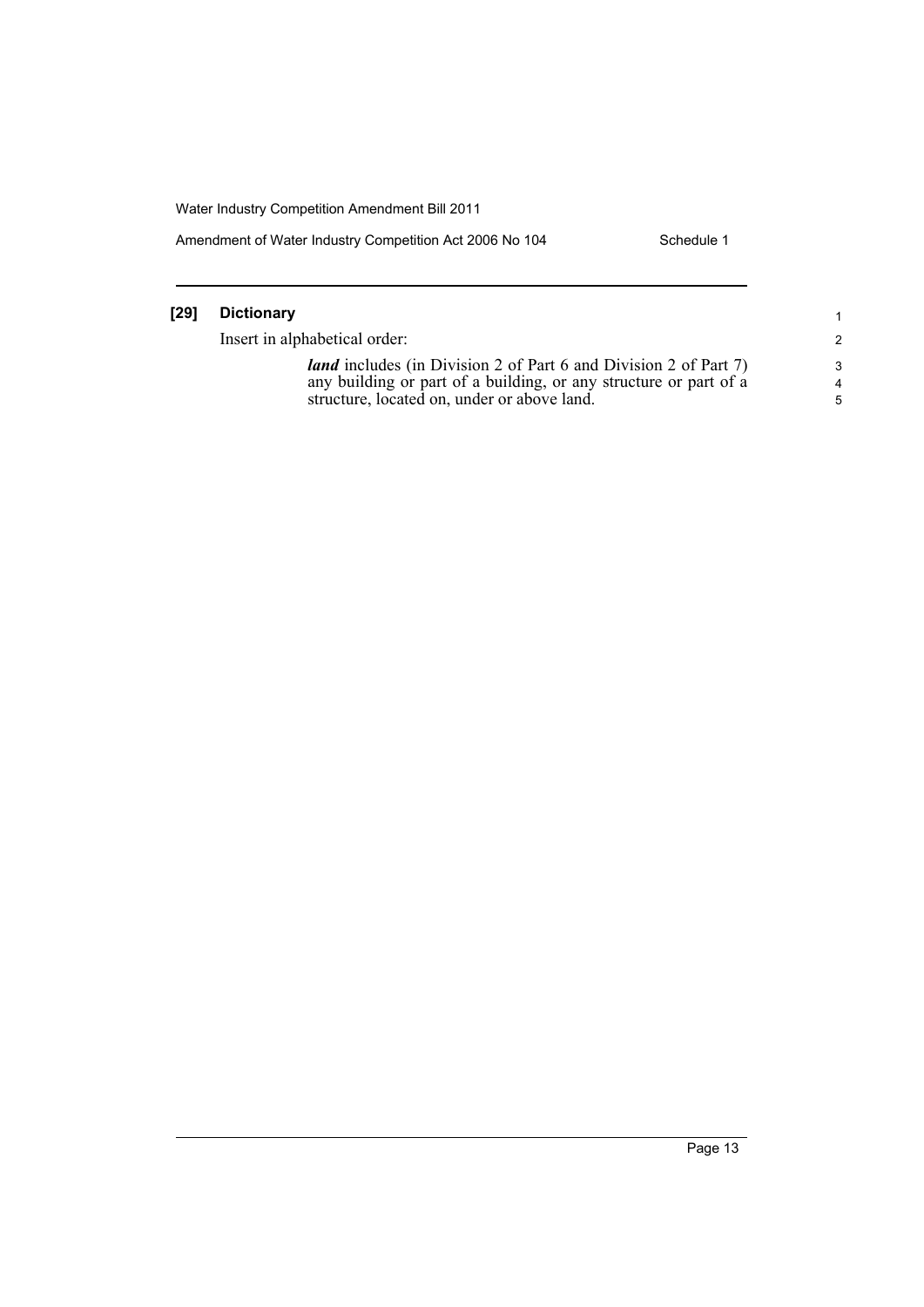<span id="page-21-0"></span>

| <b>Schedule 2</b><br><b>Amendment of other legislation</b> |                                                                                                                                                                                                                                                                                                           |                                |  |  |  |  |  |
|------------------------------------------------------------|-----------------------------------------------------------------------------------------------------------------------------------------------------------------------------------------------------------------------------------------------------------------------------------------------------------|--------------------------------|--|--|--|--|--|
| 2.1                                                        | <b>Local Government (General) Regulation 2005</b>                                                                                                                                                                                                                                                         | 2                              |  |  |  |  |  |
|                                                            | Clause 48 Activities for which approval is not required                                                                                                                                                                                                                                                   | 3                              |  |  |  |  |  |
|                                                            | Insert after clause $48$ (f):                                                                                                                                                                                                                                                                             | $\overline{4}$                 |  |  |  |  |  |
|                                                            | Activities authorised by licence under Water Industry<br>(g)<br><b>Competition Act 2006</b>                                                                                                                                                                                                               | 5<br>6                         |  |  |  |  |  |
|                                                            | An activity referred to in Part B or C of the Table to<br>section 68 of the Act if it is carried out under the authority<br>of a licence in force under the Water Industry Competition<br>Act 2006.                                                                                                       | $\overline{7}$<br>8<br>9<br>10 |  |  |  |  |  |
| 2.2                                                        | <b>Water Industry Competition (General) Regulation 2008</b>                                                                                                                                                                                                                                               |                                |  |  |  |  |  |
| [1]                                                        | <b>Clause 3 Definitions</b>                                                                                                                                                                                                                                                                               | 12                             |  |  |  |  |  |
|                                                            | Omit "8 or 15" from the definition of <i>retail supply management plan</i> in<br>clause $3(1)$ .                                                                                                                                                                                                          | 13<br>14                       |  |  |  |  |  |
|                                                            | Insert instead "7A".                                                                                                                                                                                                                                                                                      |                                |  |  |  |  |  |
| [2]                                                        | Clause 13 Prescribed licence conditions: section 13 (1) (a)                                                                                                                                                                                                                                               |                                |  |  |  |  |  |
|                                                            | Omit "5, 13 and 18" from clause 13 (2). Insert instead "5 and 7B".                                                                                                                                                                                                                                        |                                |  |  |  |  |  |
| $[3]$                                                      | Clause 17 Person to be notified as to licence applications                                                                                                                                                                                                                                                | 18                             |  |  |  |  |  |
|                                                            | Insert "For the purposes of section $9(1)$ (b) (iii) of the Act," before "IPART".                                                                                                                                                                                                                         |                                |  |  |  |  |  |
| [4]                                                        | <b>Clause 17 (2)</b>                                                                                                                                                                                                                                                                                      |                                |  |  |  |  |  |
|                                                            | Insert at the end of clause 17:                                                                                                                                                                                                                                                                           |                                |  |  |  |  |  |
|                                                            | If the applicant for a licence proposes to connect to or use any of<br>(2)<br>the water industry infrastructure of a public water utility as part<br>of the activities in relation to which the licence is sought, IPART<br>must promptly notify that public water utility of the licence<br>application. | 22<br>23<br>24<br>25<br>26     |  |  |  |  |  |
| [5]                                                        | Clause 19A Water industry infrastructure that was formerly exempt from<br>requirement for a licence                                                                                                                                                                                                       |                                |  |  |  |  |  |
|                                                            | Omit "for a period of 18 months after that commencement" from<br>clause 19A (1).                                                                                                                                                                                                                          | 29<br>30                       |  |  |  |  |  |
|                                                            | Insert instead "until the end of 17 June 2013".                                                                                                                                                                                                                                                           | 31                             |  |  |  |  |  |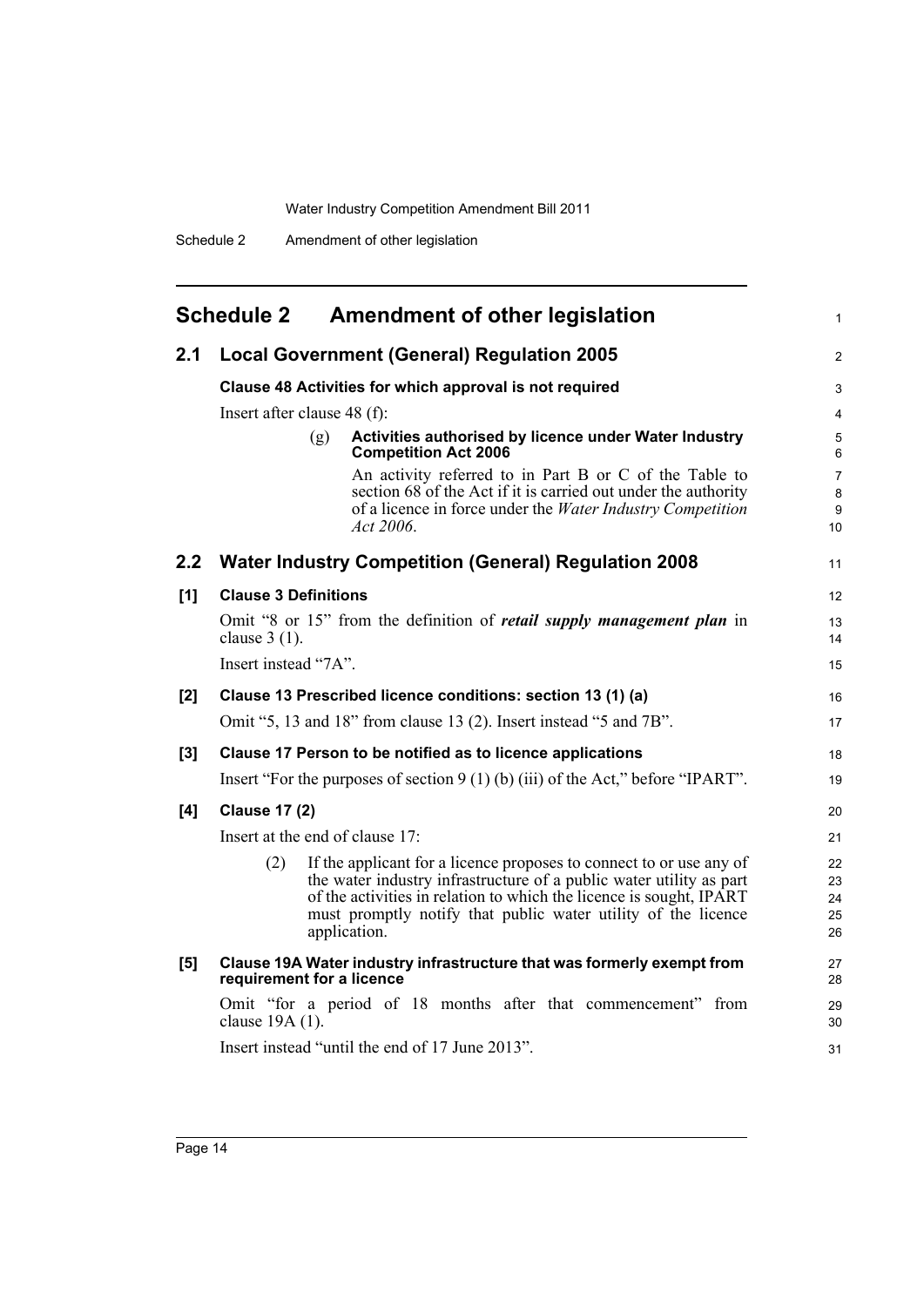Amendment of other legislation Schedule 2

| [6]    | Clause 19A (1A)                                                                                       |                                                                                                                                                                                                                                                                                                                                                                             |                                  |  |  |  |
|--------|-------------------------------------------------------------------------------------------------------|-----------------------------------------------------------------------------------------------------------------------------------------------------------------------------------------------------------------------------------------------------------------------------------------------------------------------------------------------------------------------------|----------------------------------|--|--|--|
|        | Insert after clause $19A(1)$ :                                                                        |                                                                                                                                                                                                                                                                                                                                                                             |                                  |  |  |  |
|        | (1A)                                                                                                  | Subclause (1) extends to water industry infrastructure regardless<br>of whether it was constructed or installed before or after the<br>commencement of the Water Industry Competition (General)<br>Amendment (Licensing Exemptions) Regulation 2010.                                                                                                                        |                                  |  |  |  |
| $[7]$  | Clause 19A (2) (c)                                                                                    |                                                                                                                                                                                                                                                                                                                                                                             |                                  |  |  |  |
|        | Insert at the end of clause $19A(2)(b)$ :                                                             |                                                                                                                                                                                                                                                                                                                                                                             |                                  |  |  |  |
|        |                                                                                                       | , and                                                                                                                                                                                                                                                                                                                                                                       | 9                                |  |  |  |
|        |                                                                                                       | clause $7A(1)$ of Schedule 2 is to be construed as if the<br>(c)<br>words "Before commencing to carry out activities under a<br>retail supplier's licence" were replaced with the words<br>"Within 6 months after being granted a retail supplier's<br>licence".                                                                                                            | 10<br>11<br>12<br>13<br>14       |  |  |  |
| [8]    | Clause 27 Establishment of transfer code of conduct                                                   |                                                                                                                                                                                                                                                                                                                                                                             |                                  |  |  |  |
|        | Insert "or public water utilities (or both)" after "licensed retail suppliers" in<br>clause $27(1)$ . |                                                                                                                                                                                                                                                                                                                                                                             |                                  |  |  |  |
| [9]    | Clause 28A                                                                                            |                                                                                                                                                                                                                                                                                                                                                                             |                                  |  |  |  |
|        | Insert after clause 28:                                                                               |                                                                                                                                                                                                                                                                                                                                                                             |                                  |  |  |  |
|        | 28A<br>Prescribed water policy document: section 7 (3)                                                |                                                                                                                                                                                                                                                                                                                                                                             |                                  |  |  |  |
|        |                                                                                                       | The Metropolitan Water Plan published by the New South Wales<br>Government, as in force from time to time, is prescribed for the<br>purposes of the definition of <i>prescribed water policy document</i><br>in section $7(3)$ of the Act.<br>Note. A copy of the latest Metropolitan Water Plan is available at the<br>Water 4 Life website (www.waterforlife.nsw.gov.au). | 21<br>22<br>23<br>24<br>25<br>26 |  |  |  |
| $[10]$ | Schedule 1 Conditions for network operators' licences                                                 |                                                                                                                                                                                                                                                                                                                                                                             |                                  |  |  |  |
|        | Omit clause 12 (b) and (c).                                                                           |                                                                                                                                                                                                                                                                                                                                                                             |                                  |  |  |  |
| $[11]$ | <b>Schedule 2 Conditions for retail suppliers' licences</b>                                           |                                                                                                                                                                                                                                                                                                                                                                             |                                  |  |  |  |
|        | Insert after clause 7:                                                                                |                                                                                                                                                                                                                                                                                                                                                                             |                                  |  |  |  |
|        | 7Α<br>Retail supply management plans                                                                  |                                                                                                                                                                                                                                                                                                                                                                             |                                  |  |  |  |
|        | (1)                                                                                                   | Before commencing to carry out activities under a retail<br>supplier's licence, the licensee must prepare, and forward to<br>IPART, a retail supply management plan that indicates the                                                                                                                                                                                      | 32<br>33<br>34                   |  |  |  |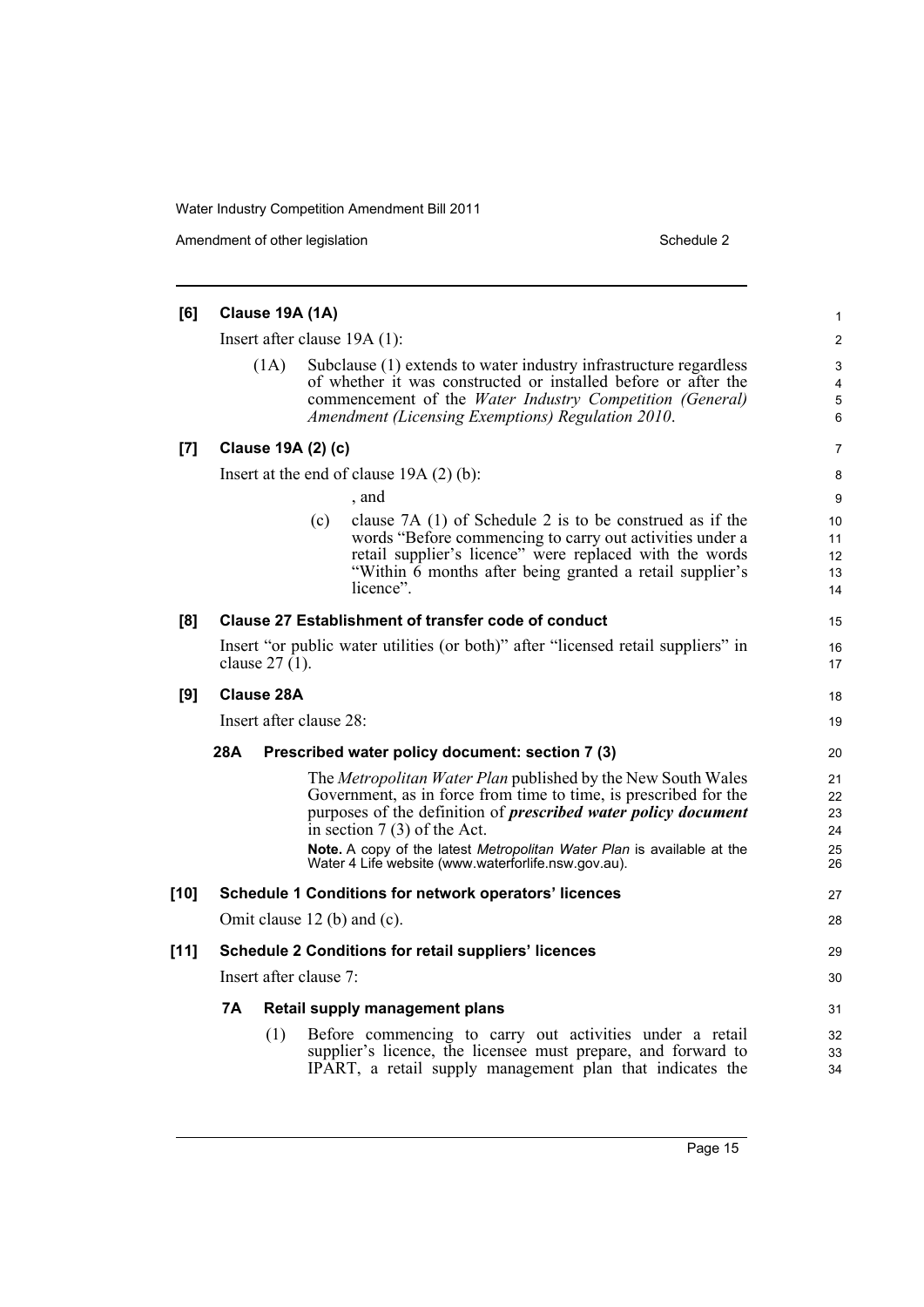Schedule 2 Amendment of other legislation

arrangements that the licensee has made, or proposes to make, in relation to:

- (a) the events and circumstances that could adversely affect the licensee's ability to supply water or provide sewerage services (or both), as authorised by the licence, and
- (b) the probability of the occurrence of any such event or circumstance, and
- (c) the measures to be taken by the licensee:
	- (i) to prevent the occurrence, or minimise the effect, of any such event or circumstance, and
	- (ii) to arrange for alternative supplies of water or the provision of sewerage services (or both), as authorised by the licence, in response to any such event or circumstance, and
- (d) the arrangements that the licensee has made, or proposes to make, to ensure that it complies with:
	- (i) its code of practice for complaints by small retail customers and its code of practice for debt recovery from such customers, and
	- (ii) the marketing code of conduct and the transfer code of conduct.
- (2) The licensee:
	- (a) must ensure that its retail supply management plan is fully implemented and kept under regular review and, in particular, that all of its activities are carried out in accordance with that plan, and
	- (b) must, if the Minister so directs, amend its retail supply management plan in accordance with the Minister's direction.
- (3) If the Minister or IPART so demands, or if any significant change is made to its retail supply management plan, the licensee:
	- (a) must provide the Minister or IPART with a report, prepared by an approved auditor in such manner and form as the Minister or IPART may direct, as to the adequacy of the plan, or
	- (b) must pay the Minister's or IPART's costs of conducting an investigation into the adequacy of the plan.